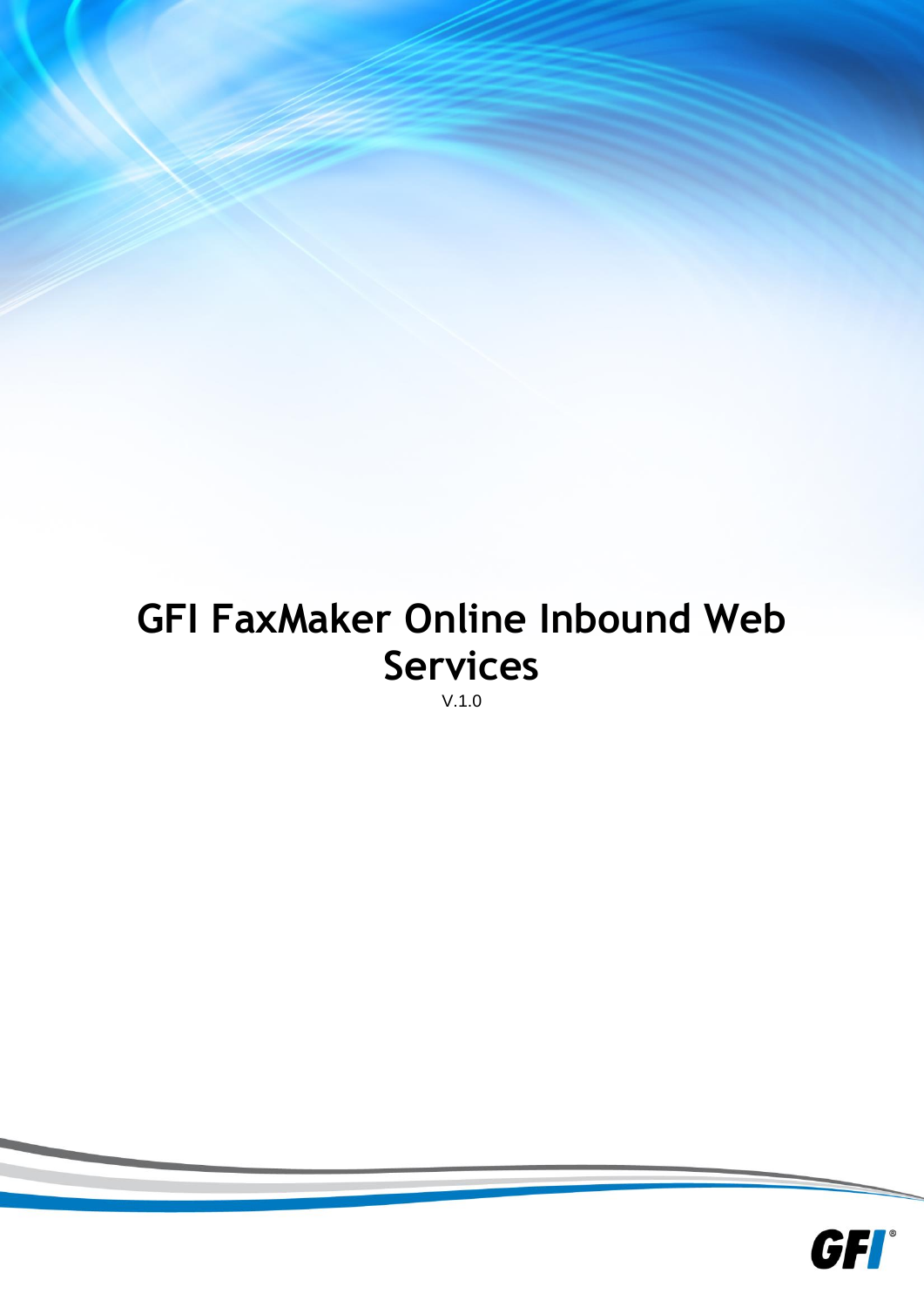## **Publication Notice**

The contents of this publication the specifications of this application are subject to change without notice.

GFI Software reserves the right to make changes without notice to this publication, GFI software, and services, and shall not be responsible for any damages, consequential or otherwise, caused by reliance on the materials presented herein, including typographical errors.

This is the first edition of this publication.

#### **Version**

This document describes the GFI FaxMaker Online Application Developer Interface for inbound web **services.**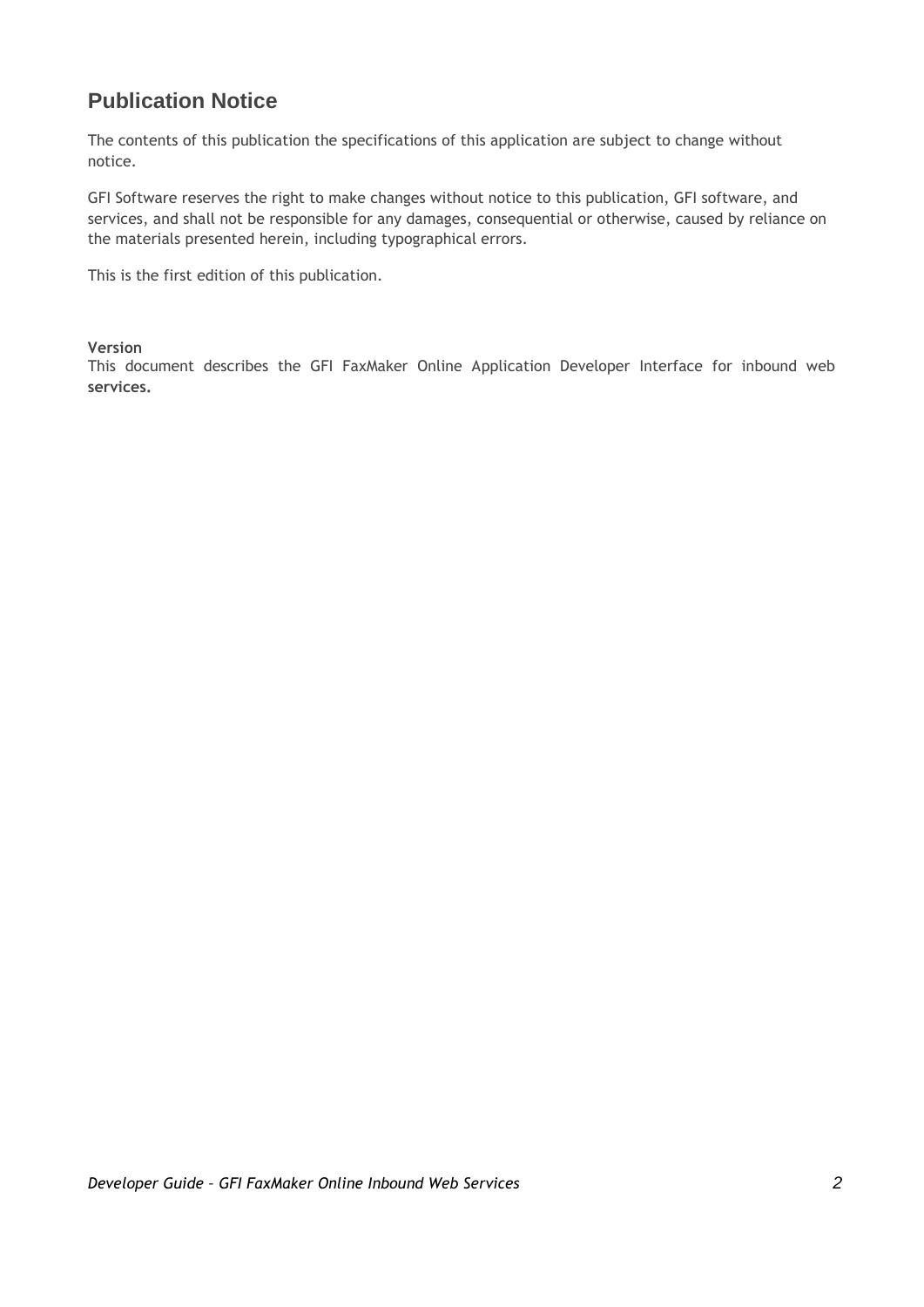## **Contents**

| Overview                           | 4              |
|------------------------------------|----------------|
|                                    | 5              |
| <b>Internet Access</b>             | 5              |
| <b>Development Tools</b>           | 5              |
| <b>GFI FaxMaker Online Account</b> | 5              |
|                                    |                |
| 1.0 GetInboundItemList             | 6              |
| 2.0 GetInboundItemsByID            | $\overline{7}$ |
| 3.0 RemoveInboundItemsByID         | 8              |
|                                    |                |
|                                    |                |
|                                    |                |
| GetInboundItemList                 | 15             |
| GetInboundItemsByID                | 18             |
| RemoveInboundItemsByID             | 21             |
|                                    |                |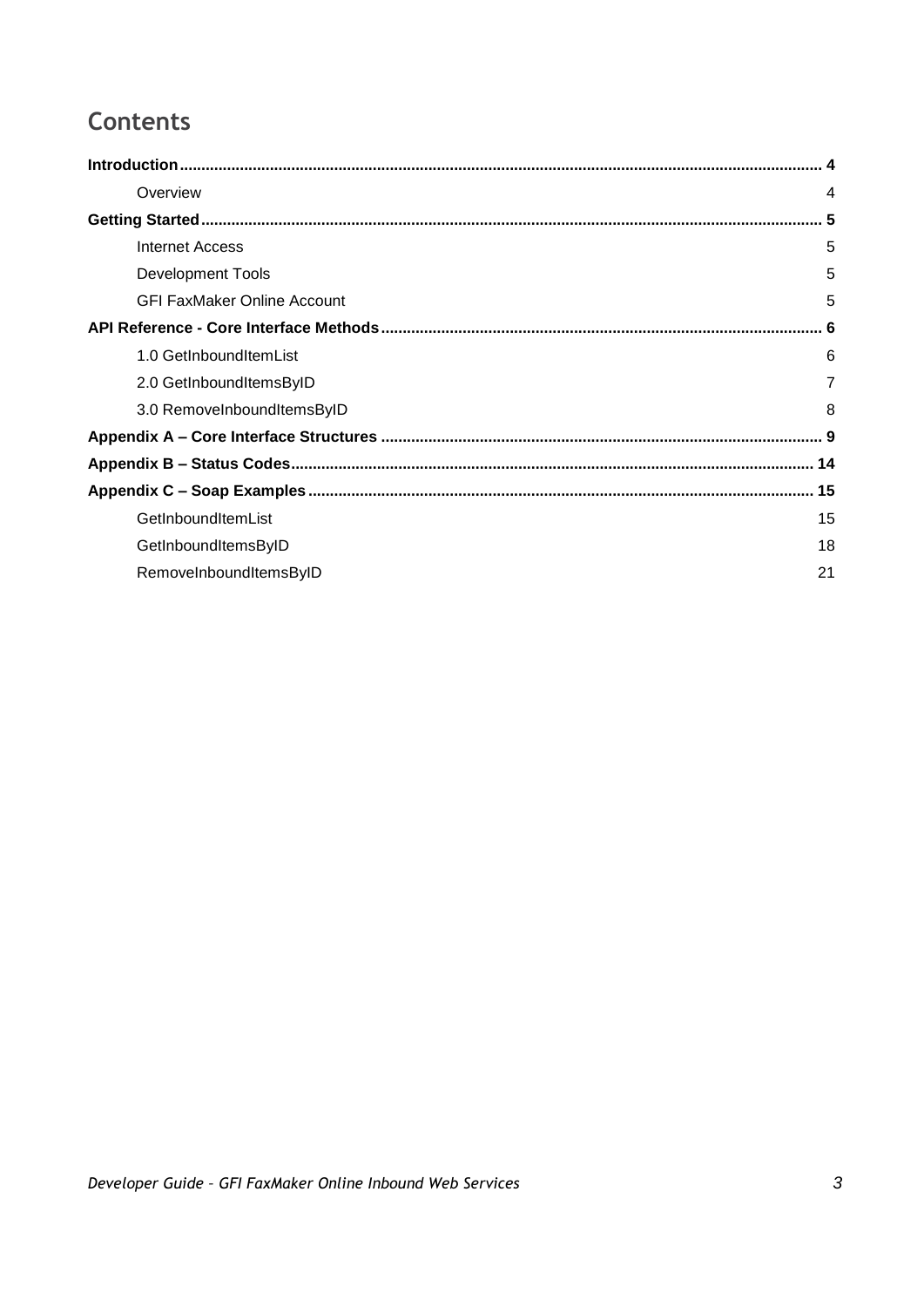## <span id="page-3-0"></span>**Introduction**

This document describes the GFI FaxMaker Online Application Developer Interface for inbound web services.

## <span id="page-3-1"></span>**Overview**

With GFI FaxMaker Online Developer Inbound API, developers can use GFI's fax services by developing applications to interact with our new inbound web services. Developers can now choose from a wide variety of platforms to develop their applications.

Our web services are secure since they require transport layer encryption (HTTPS). Note that HTTPS is required.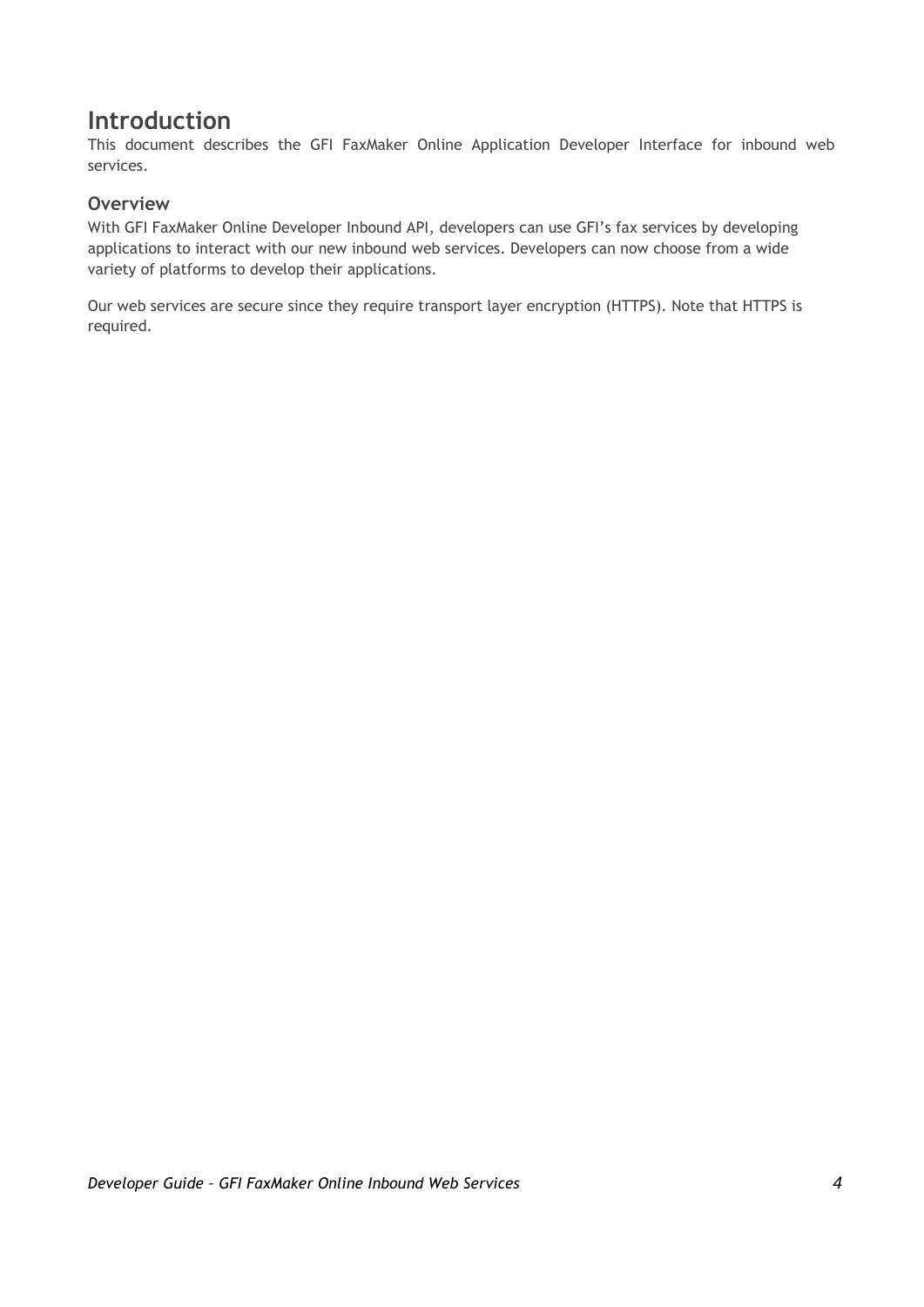## <span id="page-4-0"></span>**Getting Started**

Before you start developing applications using the GFI FaxMaker Online Developer Inbound API you will need the following –

### <span id="page-4-1"></span>**Internet Access**

GFI FaxMaker Online inbound web services require HTTPS access through port 443. The URL for the web service is –

<https://iws.gfifax.com/inboundws/v1/inboundws.asmx>

### <span id="page-4-2"></span>**Development Tools**

A development environment that supports web services is required.

## <span id="page-4-3"></span>**GFI FaxMaker Online Account**

An account (with inbound services capability) from GFI is required to use the inbound web services.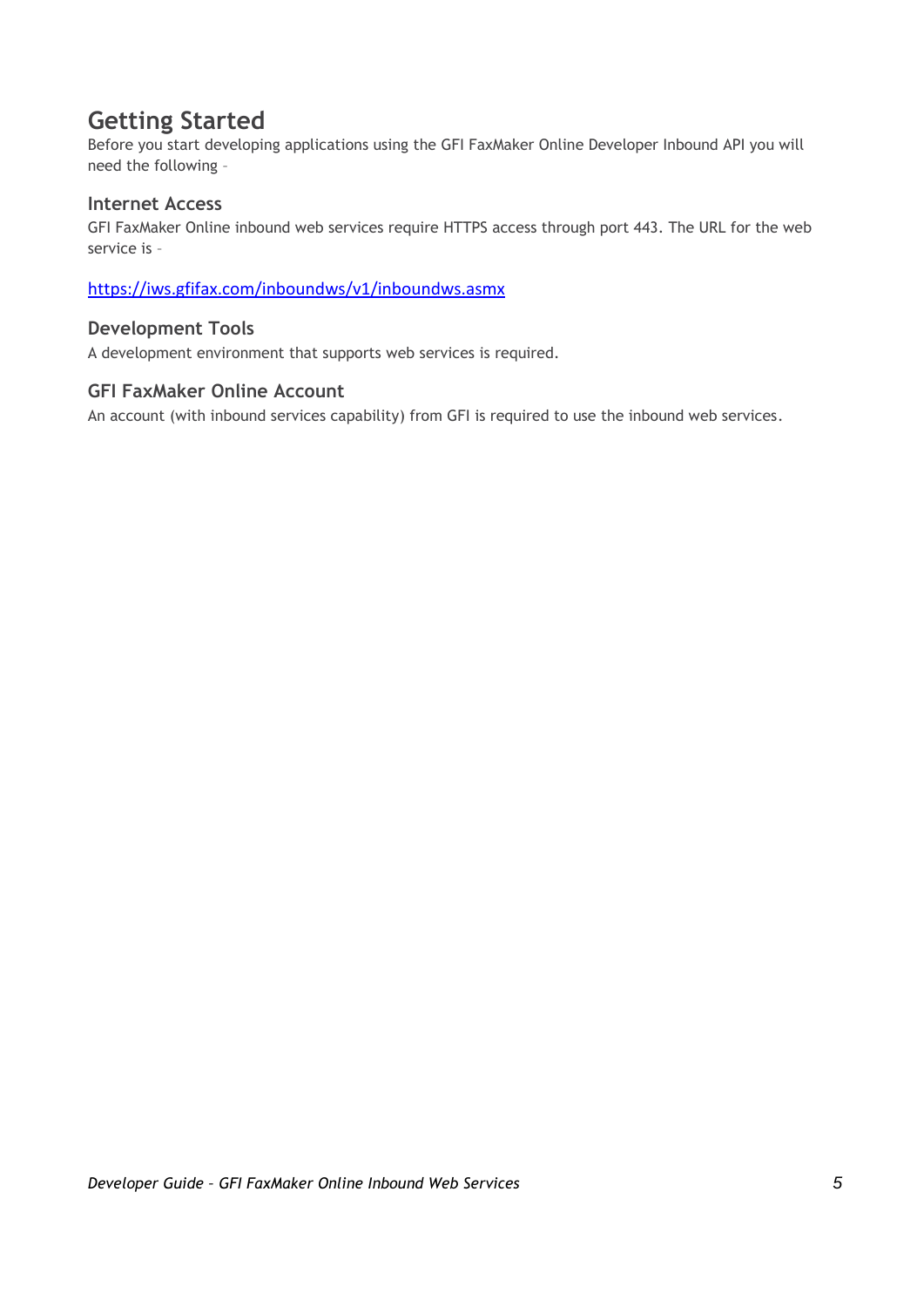## <span id="page-5-0"></span>**API Reference - Core Interface Methods**

This section describes the core interface methods.

## <span id="page-5-1"></span>**1.0 GetInboundItemList**

#### **Description**

Use this method to retrieve the list of received Items. (Item identifiers) You must have Inbound Services enabled on your account for this to work.

#### **Syntax**

GetInboundItemListResponse GetInboundItemList(Authentication authentication, GetInboundItemListRequest request)

#### **Parameters**

| authentication | Authentication             | Authentication credentials (User id and<br>PIN) |
|----------------|----------------------------|-------------------------------------------------|
| request        | GetInboundItemListRequest  | Request object.                                 |
| response       | GetInboundItemListResponse | Response Object (output)                        |

#### **Remarks**

- GetInboundItemList should not be called for more than once every 5 minutes.
- The Item identifiers returned by this method can be used in 'GetInboundItemsByID' to retrieve the Items.
- See Appendix C for Soap 1.1 Request and Response examples
- See **Appendix A** for definition of complex data types.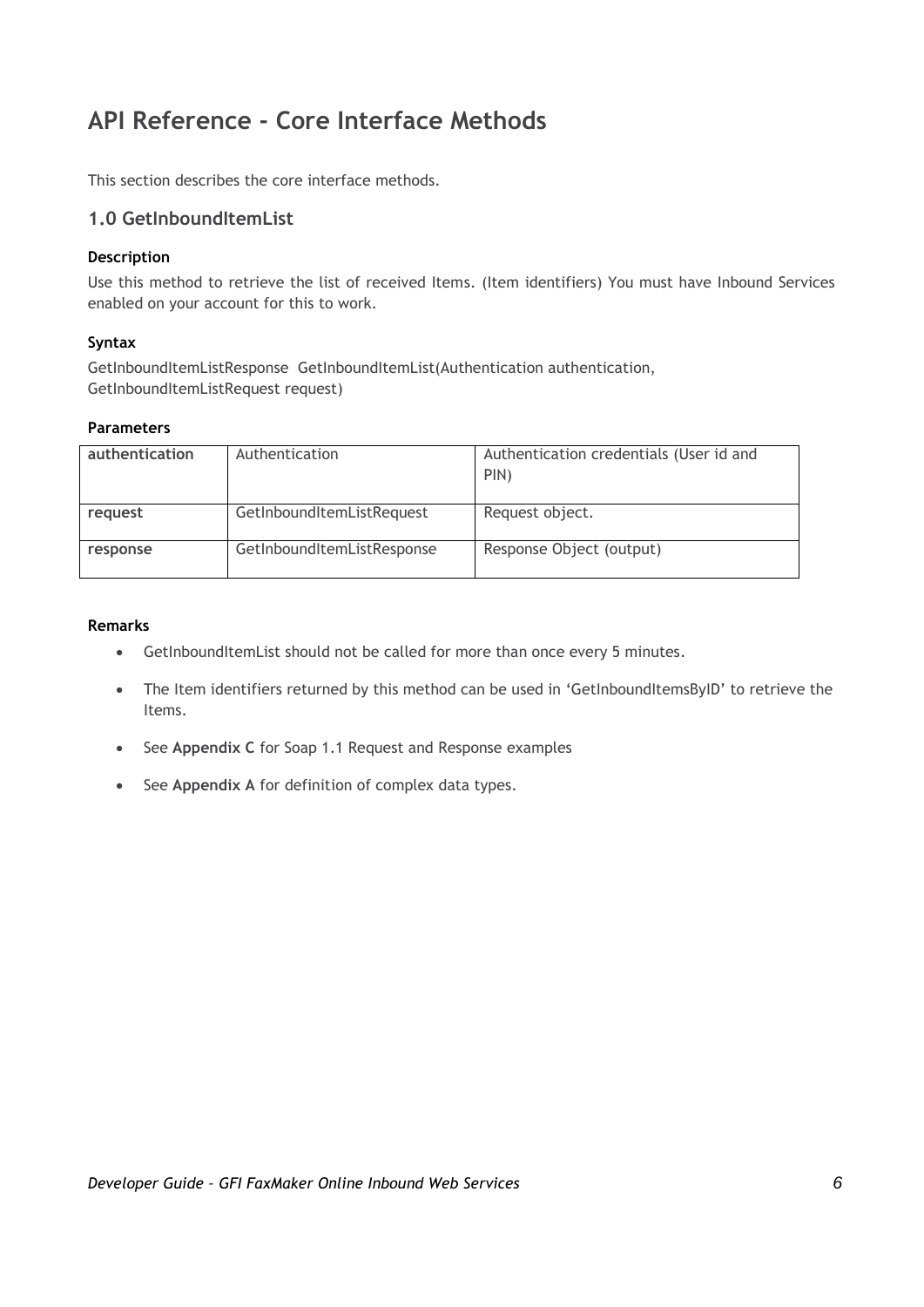## <span id="page-6-0"></span>**2.0 GetInboundItemsByID**

### **Description**

Use this method to retrieve Items based on a list of Item IDs. You must have Inbound Services enabled on your account for this to work. You can use this method to retrieve multiple Items.

### **Syntax**

GetInboundItemsByIDResponse GetInboundItemsByID(Authentication authentication, GetInboundItemsByIDRequest request )

### **Parameters**

| authentication | Authentication              | Authentication credentials (User id and<br>PIN) |
|----------------|-----------------------------|-------------------------------------------------|
| request        | GetInboundItemsByIDRequest  | Request Object                                  |
| response       | GetInboundItemsByIDResponse | Response Object (output)                        |

#### **Remarks**

- GetInboundItemsByID retrieves the Item based on the item ids specified.
- User will be able to download only items which he has access to.
- This items will not be deleted from the server after a call to this method. To delete 'RemoveInboundItemsByID' should be called.
- **•** See Appendix C for Soap 1.1 Request and Response examples
- See Appendix A for definition of complex data types.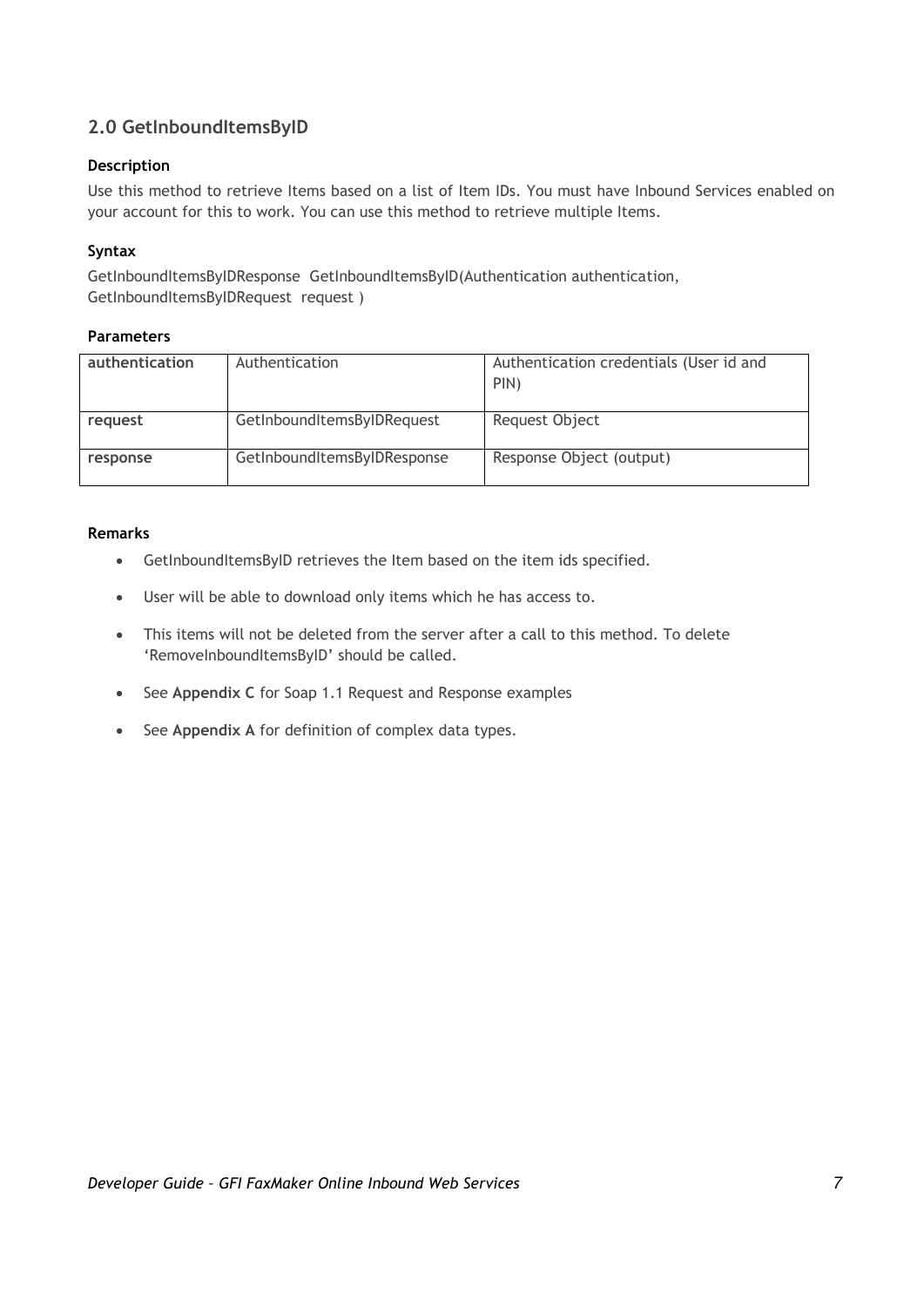## <span id="page-7-0"></span>**3.0 RemoveInboundItemsByID**

#### **Description**

Use this method to remove Items from the server based on a list of Item IDs. You must have Inbound Services enabled on your account for this to work. This method can be used to remove multiple Items.

#### **Syntax**

RemoveInboundItemsByIDResponse RemoveInboundItemsByID(Authentication authentication, RemoveInboundItemsByIDRequest request)

#### **Parameters**

| authentication | Authentication                | Authentication credentials (User id and<br>PIN) |
|----------------|-------------------------------|-------------------------------------------------|
| request        | RemoveInboundItemsByIDRequest | Request Object                                  |
| response       | GetInboundItemsByIDResponse   | Response Object (Output)                        |

#### **Remarks**

- RemoveInboundItemsByID removes the Items based on item IDs.
- User will be able to delete only items which he has access to.
- Calling this method will move the item to Archive folder, if DoNotArchive flag is not set. Otherwise the item will be deleted permanently.
- Archived items will be purged based on Account settings and System policy.
- Items will not be available on the system for download for more than 7 days.
- **•** See Appendix C for Soap 1.1 Request and Response examples
- See **Appendix A** for definition of complex data types.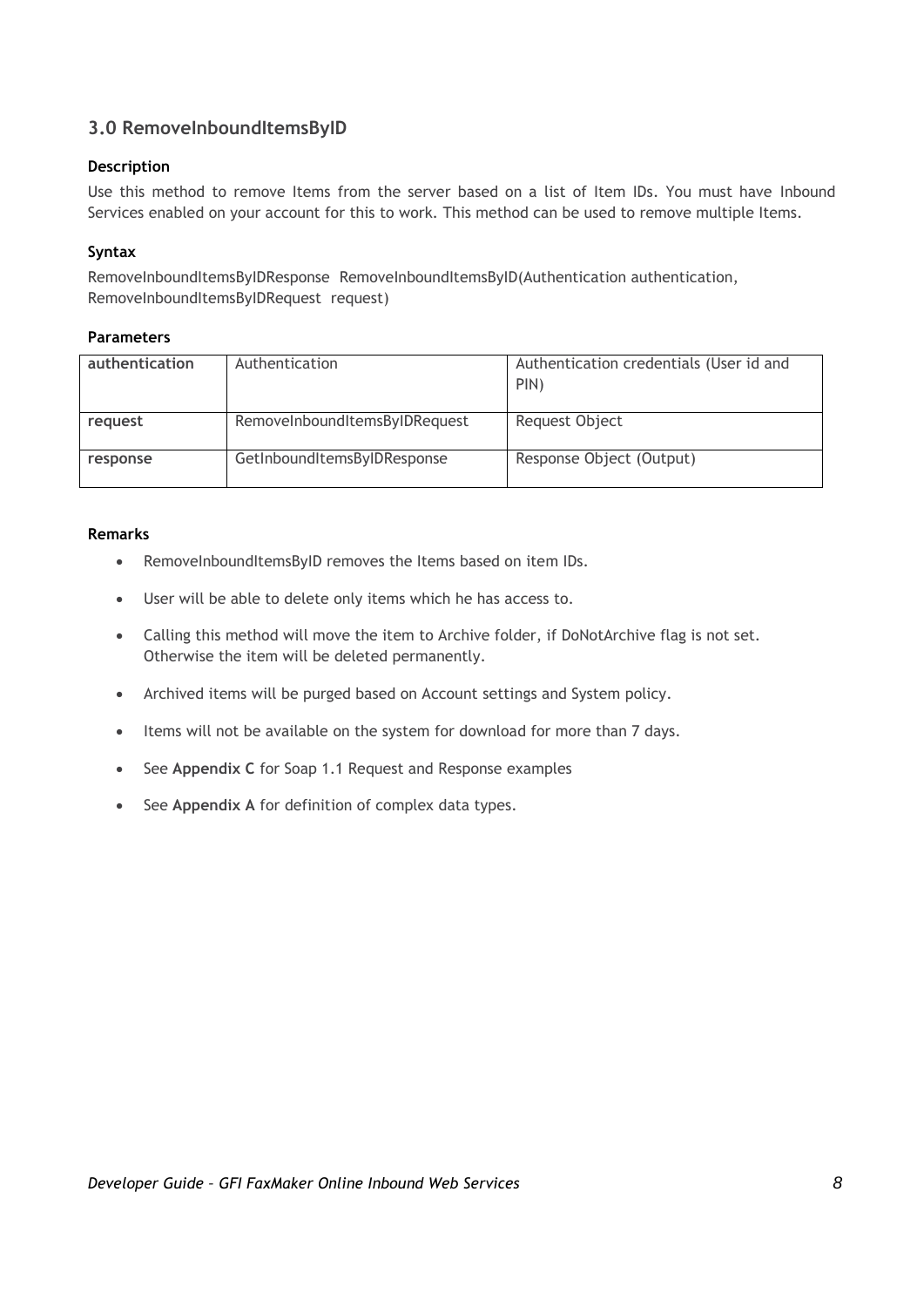## <span id="page-8-0"></span>**Appendix A – Core Interface Structures**

#### **1) Authentication**

| Authentication |               |                           |
|----------------|---------------|---------------------------|
| <b>Name</b>    | Type          | <b>Description</b>        |
| <b>UserId</b>  | <b>String</b> | Authentication user id    |
| Password       | <b>String</b> | <b>Authentication PIN</b> |

## **2) WSError**

| InboundItemsRequest     |               |                    |
|-------------------------|---------------|--------------------|
| <b>Name</b>             | Type          | <b>Description</b> |
| <b>ErrorCode</b>        | Int           | Error code         |
| <b>ErrorDescription</b> | <b>String</b> | Error description. |

## **3) ItemSecurityRequest – Not Yet Implemented**

| <b>SecurityRequest</b> |               |                                                                                                |
|------------------------|---------------|------------------------------------------------------------------------------------------------|
| <b>Name</b>            | <b>Type</b>   | <b>Description</b>                                                                             |
| <b>DigitallySigned</b> | <b>Bool</b>   | Not used                                                                                       |
| <b>EncryptedItem</b>   | <b>Bool</b>   | Set to indicate if attachments should be<br>encrypted. Only applicable to DIME<br>attachments. |
| <b>EncryptionType</b>  | <b>String</b> | "丁"<br>Encryption<br>type<br>to<br>use.<br>"TrippleDES"                                        |
| <b>UseDIME</b>         | <b>Bool</b>   | Set to indicate if attachments should be<br>transmitted in DIME format (for future<br>support) |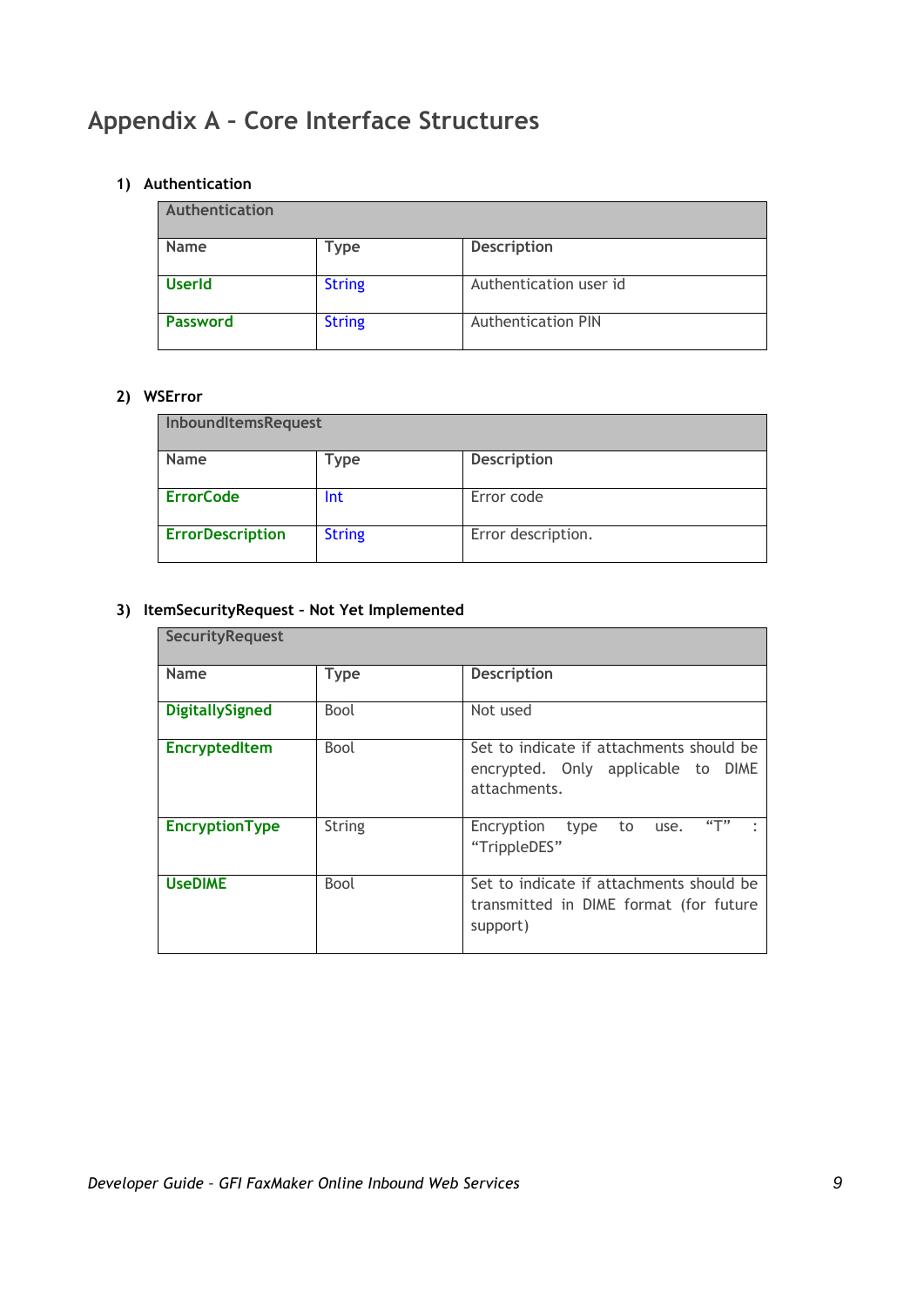## **4) ItemRequestSettings – Not Yet Implemented**

| <b>ItemRequestSettings</b> |                            |                                                           |
|----------------------------|----------------------------|-----------------------------------------------------------|
| <b>Name</b>                | <b>Type</b>                | <b>Description</b>                                        |
| <b>DimeSettings</b>        | <b>DIMESettings</b>        | Not used.                                                 |
| <b>ItemSecurityMode</b>    | <b>ItemSecurityRequest</b> | Security settings for DIME documents.<br>(For future use) |

## **5) InboundItem**

| InboundItem         |                     |                                                                           |
|---------------------|---------------------|---------------------------------------------------------------------------|
| <b>Name</b>         | <b>Type</b>         | <b>Description</b>                                                        |
| <b>UserID</b>       | String              | Customer Id of the received Item.                                         |
| <b>ItemDocument</b> | InboundItemDocument | Inbound document containing<br>the<br>inbound data                        |
| <b>DimeSettings</b> | <b>DIMESettings</b> | Configuration of the DIME documents<br>for received data. For future use. |

#### **6) InboundItemDocument**

| InboundDocument     |                 |                                                     |
|---------------------|-----------------|-----------------------------------------------------|
| Name                | <b>Type</b>     | <b>Description</b>                                  |
| <b>BillingCode</b>  | <b>String</b>   | Accounting code assigned to the<br>inbound number.  |
| <b>CalledNumber</b> | <b>String</b>   | Number to which the Item was sent.                  |
| <b>CallerNumber</b> | <b>String</b>   | Caller ID.                                          |
| <b>RemoteCSID</b>   | <b>String</b>   | Sender CSID                                         |
| <b>MessageID</b>    | <b>String</b>   | ID of the Item.                                     |
| <b>ReceivedTime</b> | <b>Datetime</b> | time<br>the<br>Date and<br>Item<br>was<br>received. |
| <b>Speed</b>        | <b>String</b>   | Speed                                               |
| <b>Duration</b>     | <b>String</b>   | Duration of the<br>transmission<br>in<br>seconds.   |
| <b>NumPages</b>     | <b>String</b>   | Number of pages.                                    |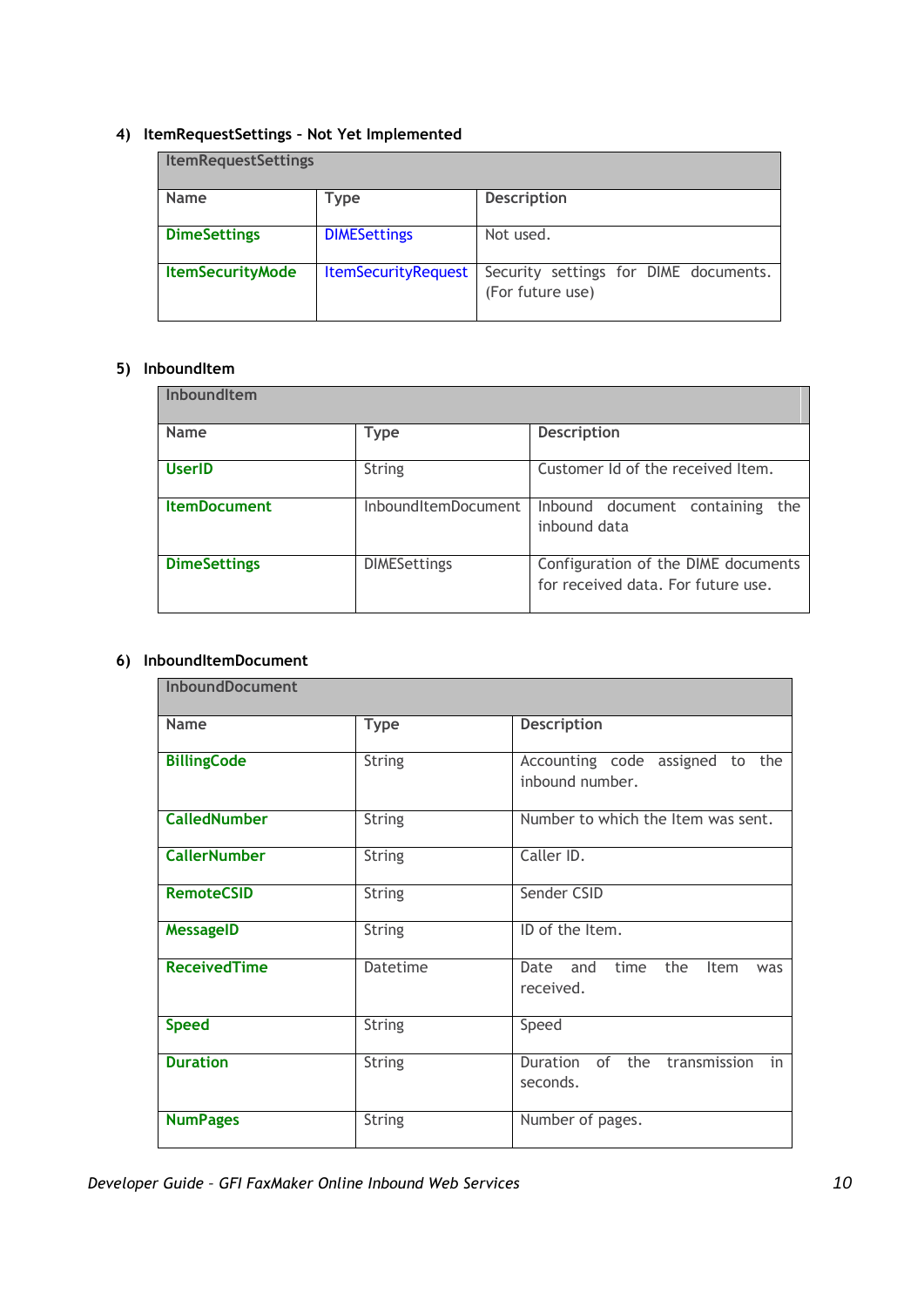| <b>Status</b>     | <b>String</b> | status (Partial, success, etc)                                                      |
|-------------------|---------------|-------------------------------------------------------------------------------------|
|                   |               |                                                                                     |
| ContentType       | <b>String</b> | Content type (Fax, Voice)                                                           |
| ContentSubType    | String        | Content Sub Type (application/pdf,<br>image/tiff/tiffG4<br>application/xps,<br>etc) |
| <b>Resolution</b> | String        | Document Resolution                                                                 |
| <b>FileName</b>   | String        | File Name                                                                           |
| <b>FileData</b>   | <b>String</b> | Base64 encoded file data                                                            |

## **7) GetInboundItemListRequest**

| GetInboundItemListRequest |               |                                                                                                                        |
|---------------------------|---------------|------------------------------------------------------------------------------------------------------------------------|
| <b>Name</b>               | Type          | <b>Description</b>                                                                                                     |
| <b>MaxItems</b>           | Int           | Maximum number of items to return. Setting<br>a value of 0 will return the full list up to<br>system configured limit. |
| <b>Dnis</b>               | <b>String</b> | Optional Number. If specified, it will only<br>return the Items to this number.                                        |
| <b>ArchivedItems</b>      | Bool          | If set Items from archived folder will be<br>returned.                                                                 |
| <b>StartDate</b>          | Date          | <b>Start Date</b>                                                                                                      |
| <b>EndDate</b>            | Date          | End Date                                                                                                               |

## **8) GetInboundItemListResponse**

| GetInboundItemListResponse |                       |                                      |
|----------------------------|-----------------------|--------------------------------------|
| <b>Name</b>                | <b>Type</b>           | <b>Description</b>                   |
| <b>InboundItemIDs</b>      | string <sup>[]</sup>  | Array of inbound Items IDs returned. |
| <b>InboundItemCount</b>    | Int                   | Number of Items returned.            |
| <b>Success</b>             | <b>Bool</b>           | Success/Failure flag                 |
| <b>Messages</b>            | WSError <sup>[]</sup> | Error details                        |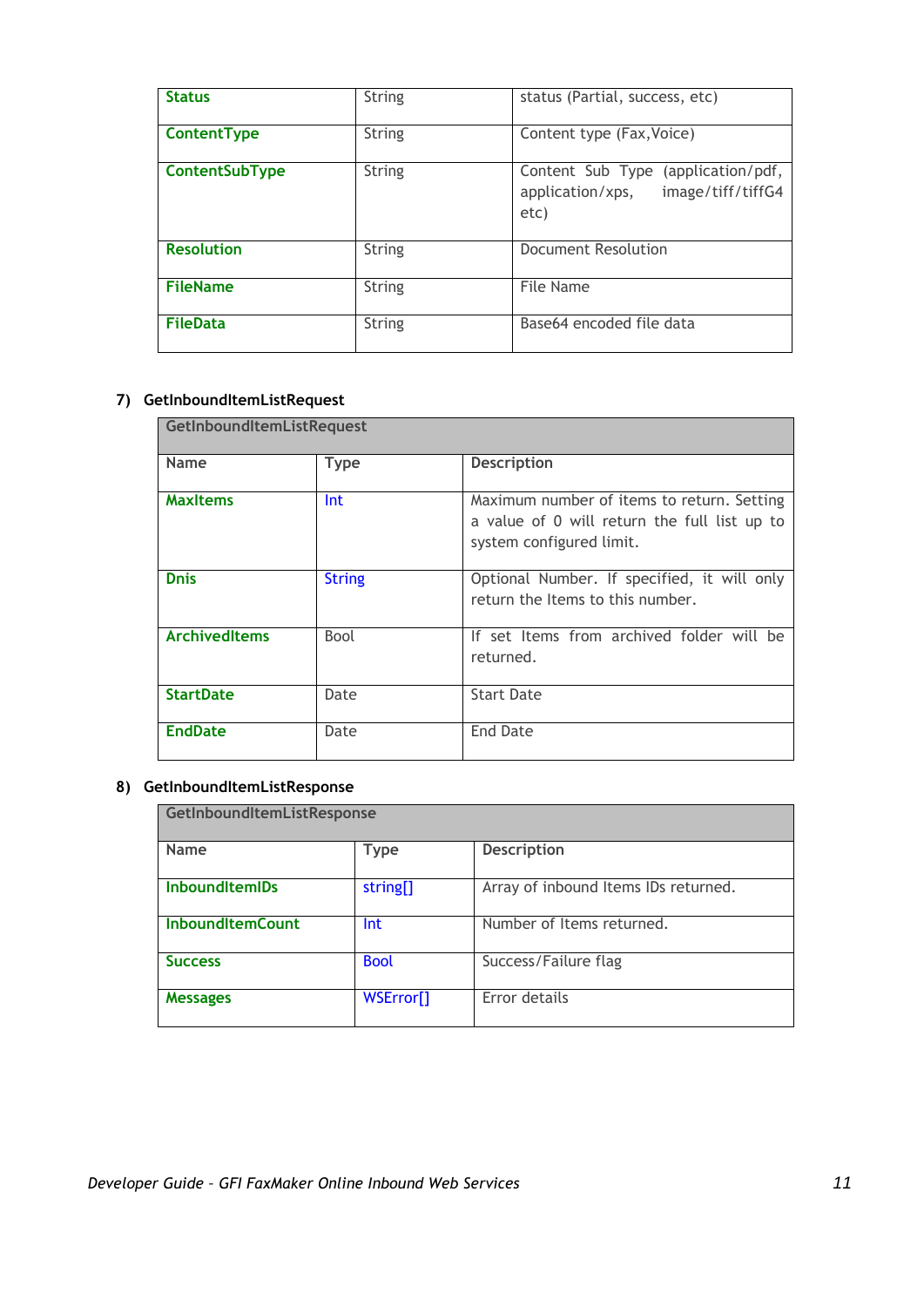## **9) GetInboundItemsByIDRequest**

| GetInboundItemsListRequest |                            |                                                            |
|----------------------------|----------------------------|------------------------------------------------------------|
| <b>Name</b>                | <b>Type</b>                | <b>Description</b>                                         |
| <b>InboundItemIDs</b>      | String <sup>[]</sup>       | List of Item IDs to retrieve the Items.                    |
| <b>ItemRegSettings</b>     | <b>ItemRequestSettings</b> | Request settings. For future use with DIME<br>attachments. |

## **10) GetInboundItemsByIDResponse**

| GetInboundItemsByIDResponse |                       |                                  |
|-----------------------------|-----------------------|----------------------------------|
| Name                        | <b>Type</b>           | <b>Description</b>               |
| <b>InboundItems</b>         | InboundItem[]         | Array of inbound Items returned. |
| <b>InboundItemCount</b>     | Int                   | Number of Items returned.        |
| <b>Success</b>              | <b>Bool</b>           | Success/Failure                  |
| <b>Messages</b>             | WSError <sup>[]</sup> | Error details if any.            |
| <b>FailureCount</b>         | Int                   | Failed operations count.         |
| <b>FailedItemIDs</b>        | String[]              | <b>Failed Item IDs</b>           |

#### **11) RemoveInboundItemsByIDRequest**

| RemoveInboundItemsByIDRequest |                      |                                                                                    |
|-------------------------------|----------------------|------------------------------------------------------------------------------------|
| <b>Name</b>                   | Type                 | <b>Description</b>                                                                 |
| <b>InboundItemIDs</b>         | String <sup>[]</sup> | List of Item IDs to retrieve the Items.                                            |
| <b>DoNotArchiveltems</b>      | <b>Bool</b>          | Do not archive items. Setting a value 'true'<br>will delete the items permanently. |

## **12) RemoveInboundItemsByIDResponse**

| RemoveInboundItemsByIDResponse |                       |                           |
|--------------------------------|-----------------------|---------------------------|
| <b>Name</b>                    | <b>Type</b>           | <b>Description</b>        |
| <b>FailedItemIDs</b>           | string[]              | Array of failed item ids. |
| <b>FailureCount</b>            | Int                   | Number of items failed.   |
| <b>Messages</b>                | WSError <sup>[]</sup> | Array of status strings.  |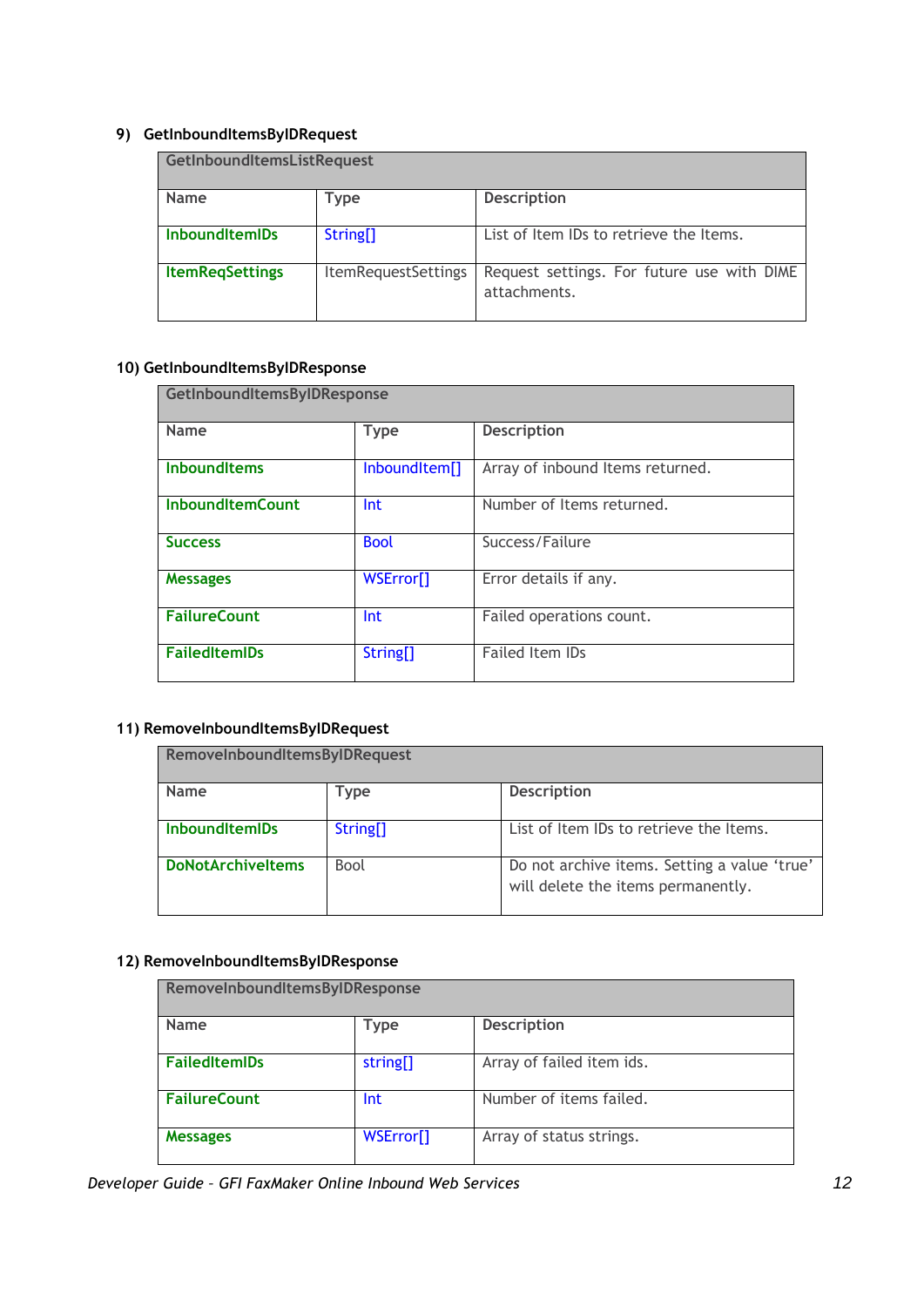| <b>Success</b> | <b>Bool</b> | Success/Failure flag. |
|----------------|-------------|-----------------------|
|                |             |                       |

## **13) DimeSettings – Not Yet Implemented**

| <b>DimeSettings</b>   |                 |                                                                 |
|-----------------------|-----------------|-----------------------------------------------------------------|
| <b>Name</b>           | <b>Type</b>     | <b>Description</b>                                              |
| <b>EncryptedItem</b>  | <b>Bool</b>     | Set to true to indicate if the document<br>itself is encrypted. |
| <b>DimeSecretKeys</b> | DIMESecretKey[] | Array of secret keys applied to each<br>document.               |

## **14) DimeSecretKey – Not Yet Implemented**

| <b>DimeSecretKey</b> |             |                       |
|----------------------|-------------|-----------------------|
| Name                 | <b>Type</b> | <b>Description</b>    |
| <b>InitVector</b>    | Byte[]      | Initialization vector |
| <b>InitKey</b>       | Byte[]      | Key                   |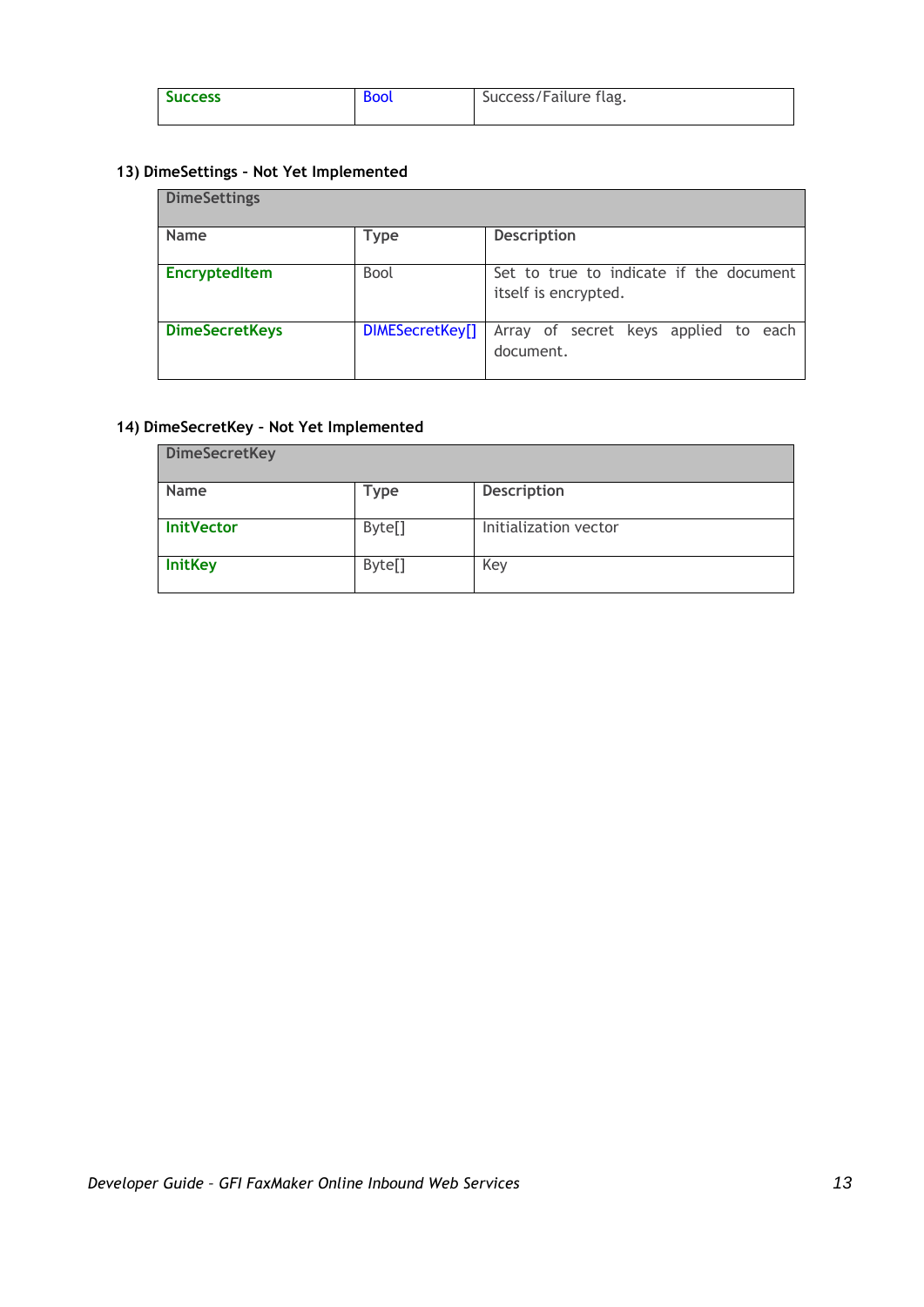## <span id="page-13-0"></span>**Appendix B – Status Codes**

| <b>Status Codes</b> |                             |
|---------------------|-----------------------------|
| Status Id           | <b>Status Description</b>   |
| 0                   | <b>Success</b>              |
| 101                 | System Error Has Occured    |
| 102                 | <b>Bad Parameters</b>       |
| 103 <sub>1</sub>    | Invalid User                |
| 104                 | <b>Business Layer Error</b> |
| 105                 | Null or empty parameter     |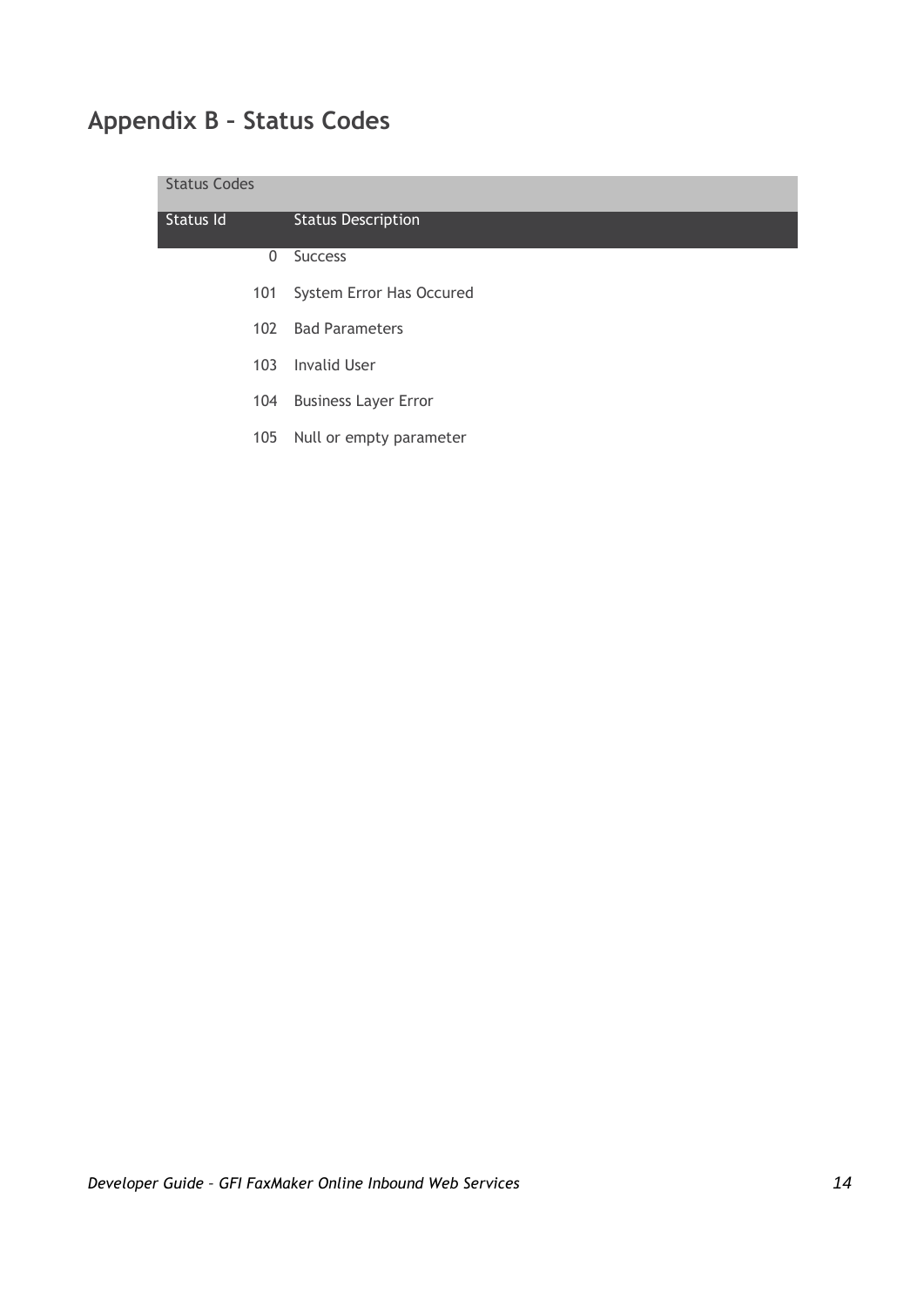## <span id="page-14-0"></span>**Appendix C – Soap Examples**

## <span id="page-14-1"></span>**GetInboundItemList**

Retreive list of Item IDs from the server based on the search criteria

### **SOAP 1.1**

The following is a sample SOAP 1.1 request and response. The **placeholders** shown need to be replaced with actual values.

```
POST /inboundws/v1/inboundws.asmx HTTP/1.1
Host: iws.gfifax.com
Content-Type: text/xml; charset=utf-8
Content-Length: length
SOAPAction: "https://iws.gfifax.com/InboundWS/GetInboundItemList"
<?xml version="1.0" encoding="utf-8"?>
<soap:Envelope xmlns:xsi="http://www.w3.org/2001/XMLSchema-instance" 
xmlns:xsd="http://www.w3.org/2001/XMLSchema" 
xmlns:soap="http://schemas.xmlsoap.org/soap/envelope/">
   <soap:Body>
     <GetInboundItemList xmlns="InboundWS">
       <authentication>
         <UserId>string</UserId>
         <Password>string</Password>
       </authentication>
       <request>
         <MaxItems>int</MaxItems>
         <Dnis>string</Dnis>
         <ArchivedItems>boolean</ArchivedItems>
         <StartDate>dateTime</StartDate>
         <EndDate>dateTime</EndDate>
      \langle request>
     </GetInboundItemList>
   </soap:Body>
</soap:Envelope>
HTTP/1.1 200 OK
Content-Type: text/xml; charset=utf-8
Content-Length: length
<?xml version="1.0" encoding="utf-8"?>
<soap:Envelope xmlns:xsi="http://www.w3.org/2001/XMLSchema-instance" 
xmlns:xsd="http://www.w3.org/2001/XMLSchema" 
xmlns:soap="http://schemas.xmlsoap.org/soap/envelope/">
   <soap:Body>
     <GetInboundItemListResponse xmlns="InboundWS">
       <GetInboundItemListResult>
         <InboundItemIDs>
          <string>string</string>
          <string>string</string>
         </InboundItemIDs>
         <InboundItemCount>int</InboundItemCount>
         <Success>boolean</Success>
         <Messages>
           <WSError>
             <ErrorCode>int</ErrorCode>
             <ErrorDescription>string</ErrorDescription>
           </WSError>
           <WSError>
             <ErrorCode>int</ErrorCode>
```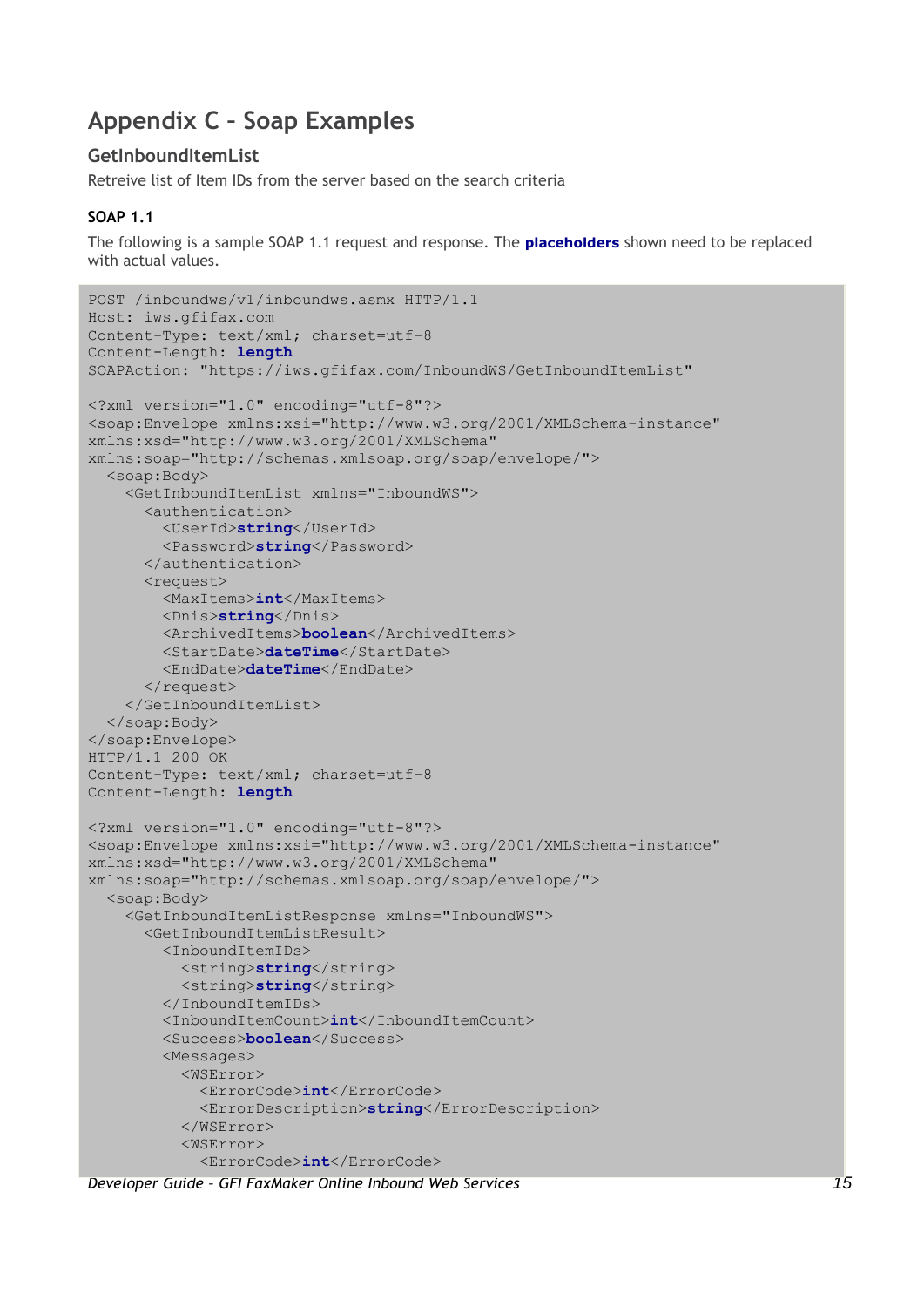```
 <ErrorDescription>string</ErrorDescription>
           </WSError>
         </Messages>
       </GetInboundItemListResult>
     </GetInboundItemListResponse>
   </soap:Body>
</soap:Envelope>
```
#### **SOAP 1.2**

The following is a sample SOAP 1.2 request and response. The **placeholders** shown need to be replaced with actual values.

```
POST /inboundws/v1/inboundws.asmx HTTP/1.1
Host: iws.gfifax.com
Content-Type: application/soap+xml; charset=utf-8
Content-Length: length
<?xml version="1.0" encoding="utf-8"?>
<soap12:Envelope xmlns:xsi="http://www.w3.org/2001/XMLSchema-instance" 
xmlns:xsd="http://www.w3.org/2001/XMLSchema" 
xmlns:soap12="http://www.w3.org/2003/05/soap-envelope">
   <soap12:Body>
     <GetInboundItemList xmlns="InboundWS">
       <authentication>
         <UserId>string</UserId>
         <Password>string</Password>
       </authentication>
       <request>
         <MaxItems>int</MaxItems>
         <Dnis>string</Dnis>
         <ArchivedItems>boolean</ArchivedItems>
         <StartDate>dateTime</StartDate>
         <EndDate>dateTime</EndDate>
      \langlerequest>
     </GetInboundItemList>
   </soap12:Body>
</soap12:Envelope>
HTTP/1.1 200 OK
Content-Type: application/soap+xml; charset=utf-8
Content-Length: length
<?xml version="1.0" encoding="utf-8"?>
<soap12:Envelope xmlns:xsi="http://www.w3.org/2001/XMLSchema-instance" 
xmlns:xsd="http://www.w3.org/2001/XMLSchema" 
xmlns:soap12="http://www.w3.org/2003/05/soap-envelope">
   <soap12:Body>
     <GetInboundItemListResponse xmlns="InboundWS">
       <GetInboundItemListResult>
         <InboundItemIDs>
          <string>string</string>
           <string>string</string>
         </InboundItemIDs>
         <InboundItemCount>int</InboundItemCount>
         <Success>boolean</Success>
         <Messages>
           <WSError>
             <ErrorCode>int</ErrorCode>
             <ErrorDescription>string</ErrorDescription>
           </WSError>
           <WSError>
```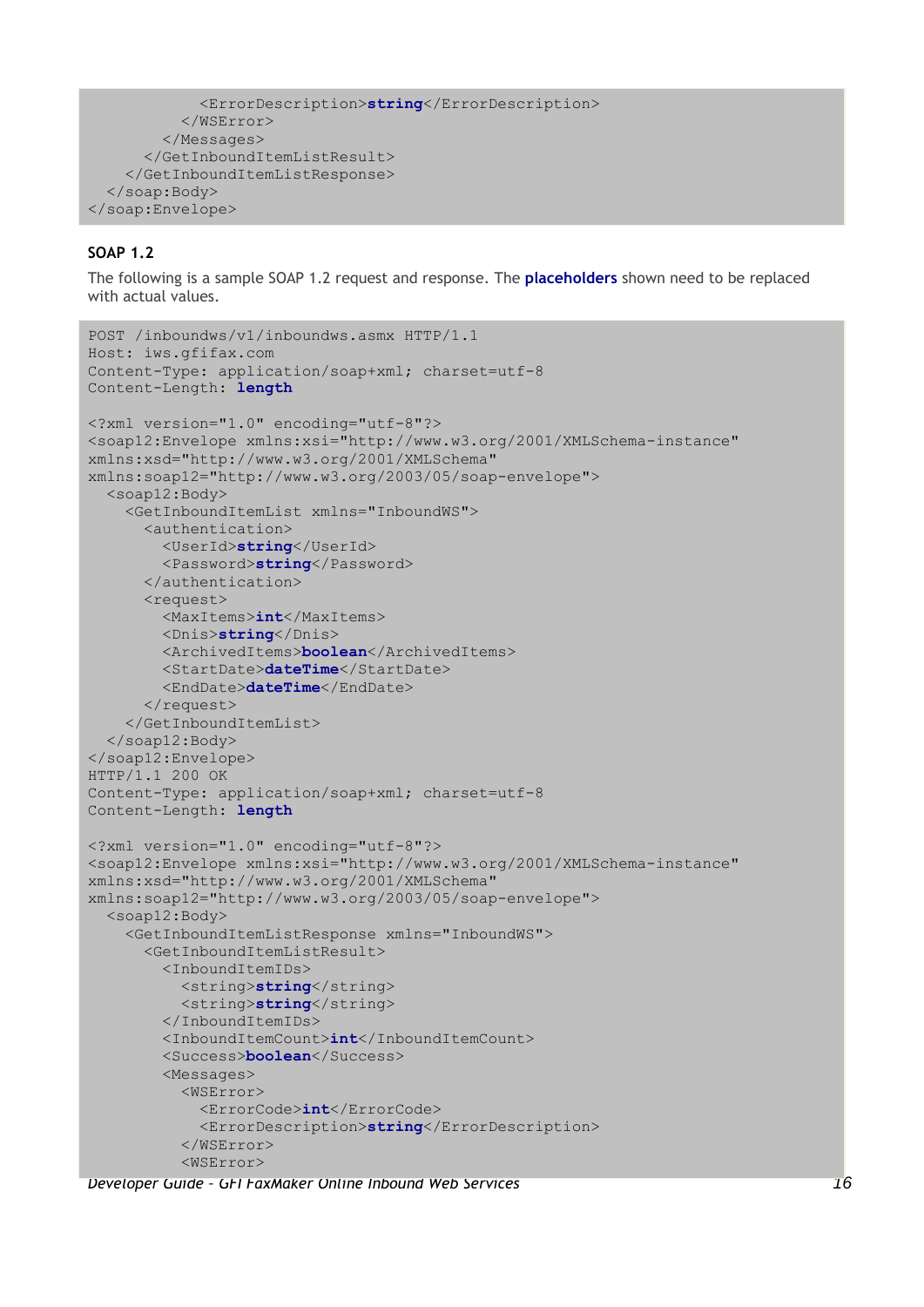<ErrorCode>**int**</ErrorCode> <ErrorDescription>**string**</ErrorDescription> </WSError> </Messages> </GetInboundItemListResult> </GetInboundItemListResponse> </soap12:Body> </soap12:Envelope>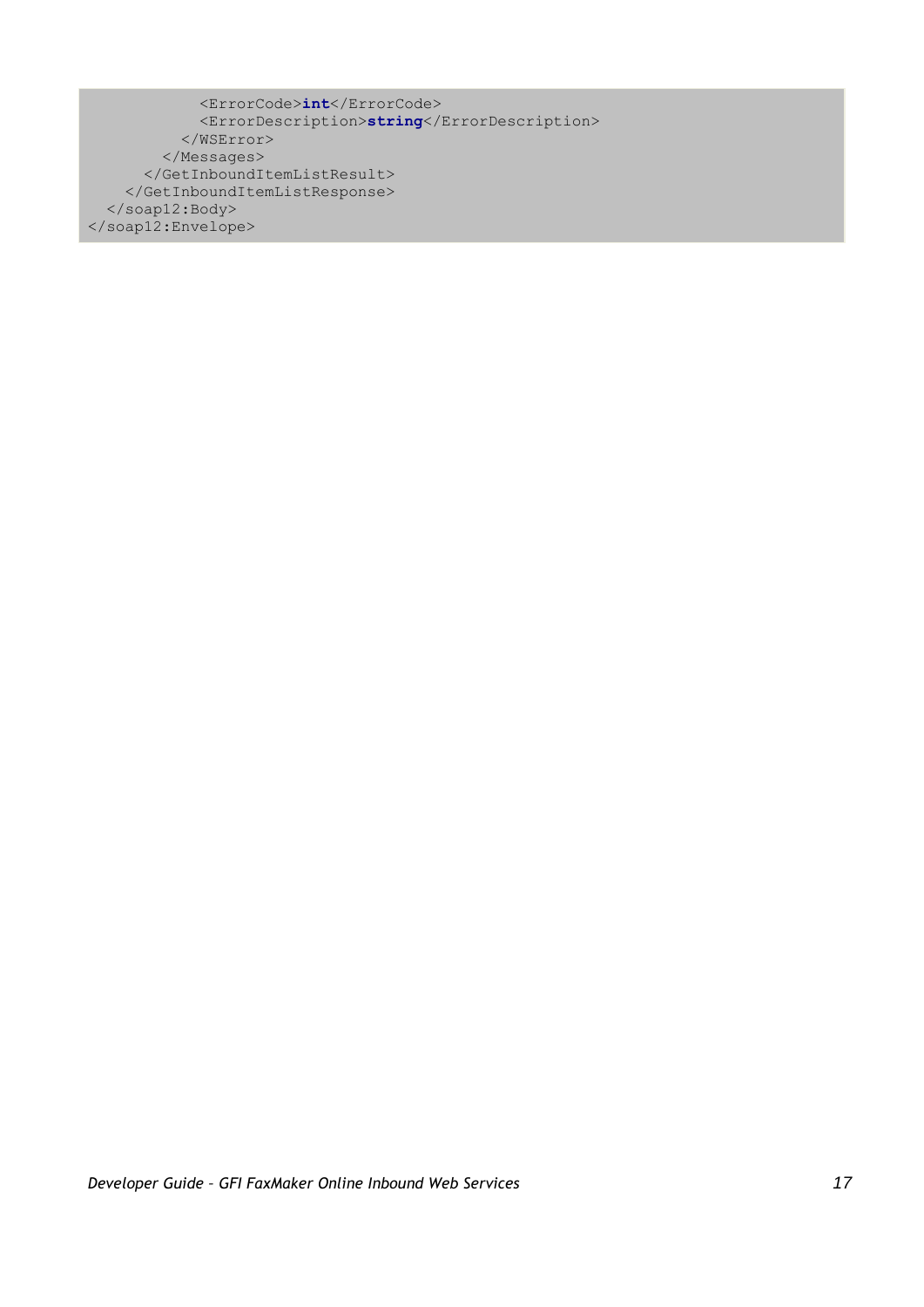## <span id="page-17-0"></span>**GetInboundItemsByID**

Retreive faxes from the server based on supplied ItemIDs

#### **SOAP 1.1**

The following is a sample SOAP 1.1 request and response. The **placeholders** shown need to be replaced with actual values.

```
POST /inboundws/v1/inboundws.asmx HTTP/1.1
Host: iws.gfifax.com
Content-Type: text/xml; charset=utf-8
Content-Length: length
SOAPAction: "https://iws.gfifax.com/InboundWS/GetInboundItemsByID"
<?xml version="1.0" encoding="utf-8"?>
<soap:Envelope xmlns:xsi="http://www.w3.org/2001/XMLSchema-instance" 
xmlns:xsd="http://www.w3.org/2001/XMLSchema" 
xmlns:soap="http://schemas.xmlsoap.org/soap/envelope/">
   <soap:Body>
     <GetInboundItemsByID xmlns="InboundWS">
       <authentication>
         <UserId>string</UserId>
         <Password>string</Password>
       </authentication>
       <request>
         <InboundItemIDs>
          <string>string</string>
          <string>string</string>
         </InboundItemIDs>
         <ReqSettings>
           <DimeSettings>
             <EncryptedItem>boolean</EncryptedItem>
             <ItemSecretKeys xsi:nil="true" />
           </DimeSettings>
           <ItemSecurityMode>
             <Chunked>boolean</Chunked>
             <DigitallySigned>boolean</DigitallySigned>
             <Ecrypted>boolean</Ecrypted>
             <EncryptionType>string</EncryptionType>
             <UseDIME>boolean</UseDIME>
           </ItemSecurityMode>
         </ReqSettings>
      \langle request>
     </GetInboundItemsByID>
  </soap:Body>
</soap:Envelope>
HTTP/1.1 200 OK
Content-Type: text/xml; charset=utf-8
Content-Length: length
<?xml version="1.0" encoding="utf-8"?>
<soap:Envelope xmlns:xsi="http://www.w3.org/2001/XMLSchema-instance" 
xmlns:xsd="http://www.w3.org/2001/XMLSchema" 
xmlns:soap="http://schemas.xmlsoap.org/soap/envelope/">
   <soap:Body>
     <GetInboundItemsByIDResponse xmlns="InboundWS">
       <GetInboundItemsByIDResult>
         <InboundItems>
           <InboundItem>
```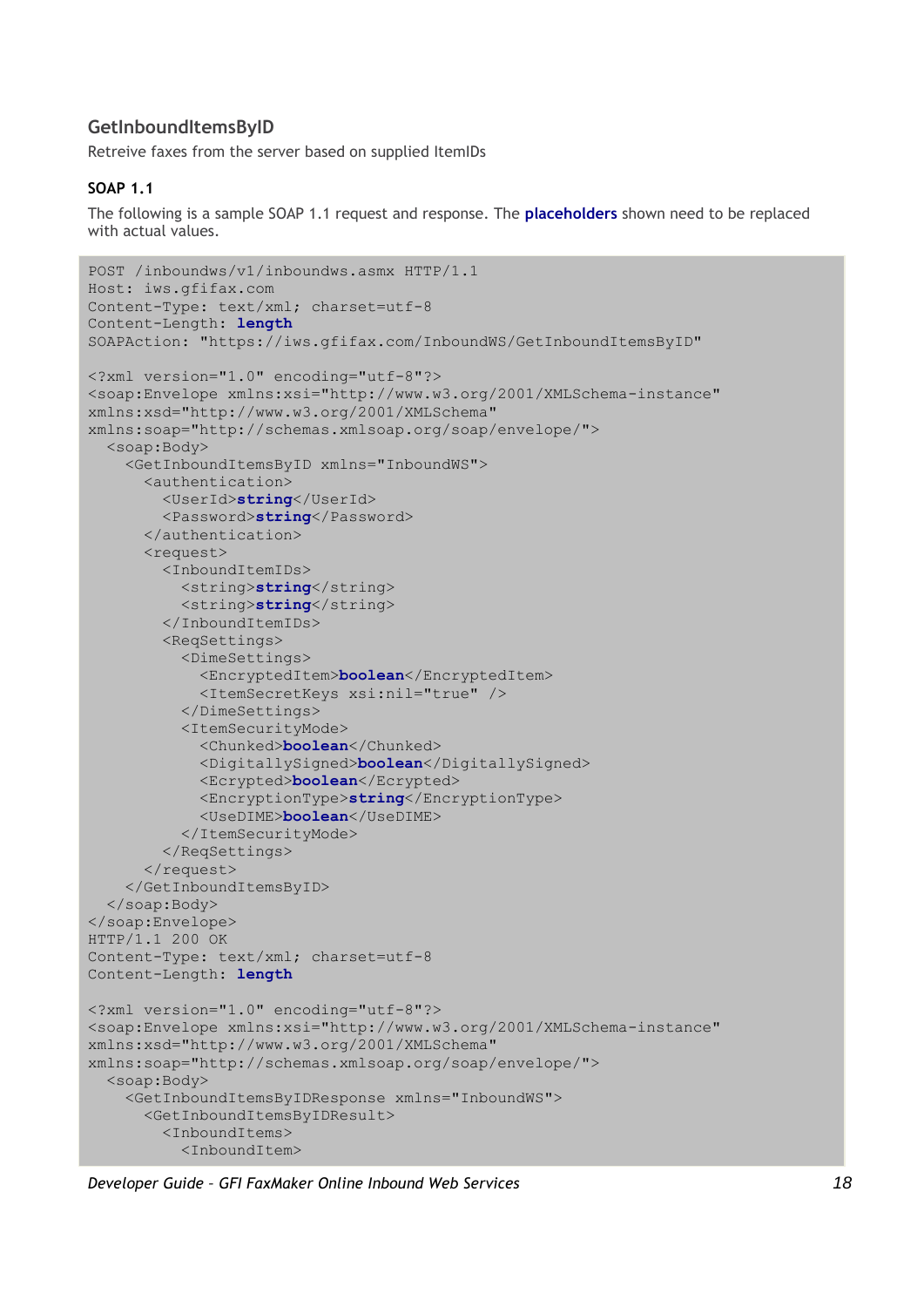```
 <UserID>string</UserID>
             <Document xsi:nil="true" />
             <DimeSettings xsi:nil="true" />
           </InboundItem>
           <InboundItem>
             <UserID>string</UserID>
             <Document xsi:nil="true" />
             <DimeSettings xsi:nil="true" />
           </InboundItem>
         </InboundItems>
         <InboundItemCount>int</InboundItemCount>
         <Success>boolean</Success>
         <Messages>
           <WSError>
             <ErrorCode>int</ErrorCode>
             <ErrorDescription>string</ErrorDescription>
           </WSError>
           <WSError>
             <ErrorCode>int</ErrorCode>
             <ErrorDescription>string</ErrorDescription>
           </WSError>
         </Messages>
         <FailureCount>int</FailureCount>
         <FailedItemIDs>
           <string>string</string>
          <string>string</string>
         </FailedItemIDs>
       </GetInboundItemsByIDResult>
     </GetInboundItemsByIDResponse>
   </soap:Body>
</soap:Envelope>
```
### **SOAP 1.2**

The following is a sample SOAP 1.2 request and response. The **placeholders** shown need to be replaced with actual values.

```
Developer Guide – GFI FaxMaker Online Inbound Web Services 19
POST /inboundws/v1/inboundws.asmx HTTP/1.1
Host: iws.gfifax.com
Content-Type: application/soap+xml; charset=utf-8
Content-Length: length
<?xml version="1.0" encoding="utf-8"?>
<soap12:Envelope xmlns:xsi="http://www.w3.org/2001/XMLSchema-instance" 
xmlns:xsd="http://www.w3.org/2001/XMLSchema" 
xmlns:soap12="http://www.w3.org/2003/05/soap-envelope">
   <soap12:Body>
     <GetInboundItemsByID xmlns="InboundWS">
       <authentication>
         <UserId>string</UserId>
         <Password>string</Password>
       </authentication>
       <request>
         <InboundItemIDs>
          <string>string</string>
          <string>string</string>
         </InboundItemIDs>
         <ReqSettings>
           <DimeSettings>
             <EncryptedItem>boolean</EncryptedItem>
             <ItemSecretKeys xsi:nil="true" />
```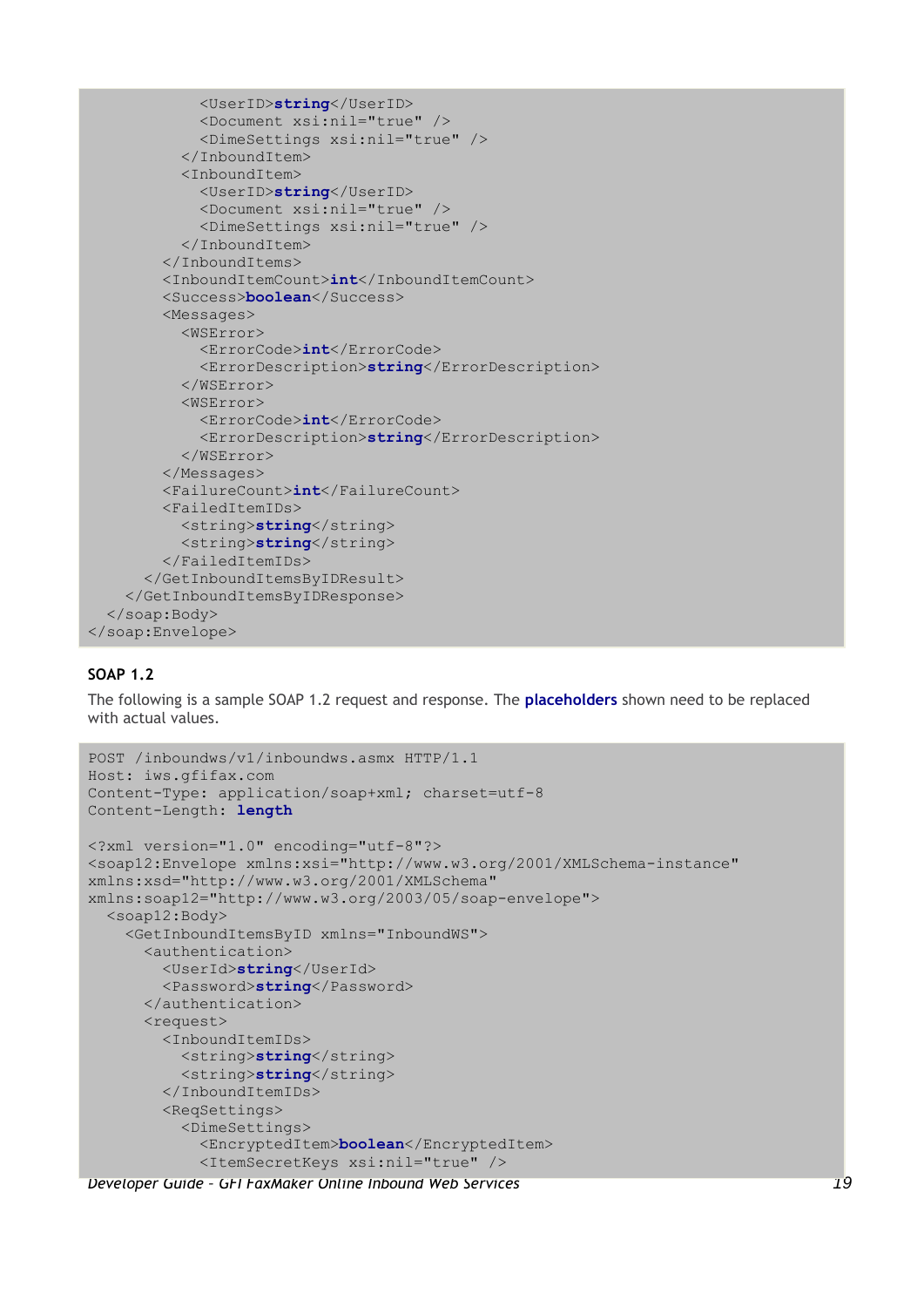```
 </DimeSettings>
           <ItemSecurityMode>
             <Chunked>boolean</Chunked>
             <DigitallySigned>boolean</DigitallySigned>
             <Ecrypted>boolean</Ecrypted>
             <EncryptionType>string</EncryptionType>
             <UseDIME>boolean</UseDIME>
           </ItemSecurityMode>
         </ReqSettings>
      \langle request>
     </GetInboundItemsByID>
   </soap12:Body>
</soap12:Envelope>
HTTP/1.1 200 OK
Content-Type: application/soap+xml; charset=utf-8
Content-Length: length
<?xml version="1.0" encoding="utf-8"?>
<soap12:Envelope xmlns:xsi="http://www.w3.org/2001/XMLSchema-instance" 
xmlns:xsd="http://www.w3.org/2001/XMLSchema" 
xmlns:soap12="http://www.w3.org/2003/05/soap-envelope">
   <soap12:Body>
     <GetInboundItemsByIDResponse xmlns="InboundWS">
       <GetInboundItemsByIDResult>
         <InboundItems>
           <InboundItem>
             <UserID>string</UserID>
             <Document xsi:nil="true" />
             <DimeSettings xsi:nil="true" />
           </InboundItem>
           <InboundItem>
             <UserID>string</UserID>
             <Document xsi:nil="true" />
             <DimeSettings xsi:nil="true" />
           </InboundItem>
         </InboundItems>
         <InboundItemCount>int</InboundItemCount>
         <Success>boolean</Success>
         <Messages>
           <WSError>
             <ErrorCode>int</ErrorCode>
             <ErrorDescription>string</ErrorDescription>
           </WSError>
           <WSError>
             <ErrorCode>int</ErrorCode>
             <ErrorDescription>string</ErrorDescription>
           </WSError>
         </Messages>
         <FailureCount>int</FailureCount>
         <FailedItemIDs>
           <string>string</string>
          <string>string</string>
         </FailedItemIDs>
       </GetInboundItemsByIDResult>
     </GetInboundItemsByIDResponse>
   </soap12:Body>
</soap12:Envelope>
```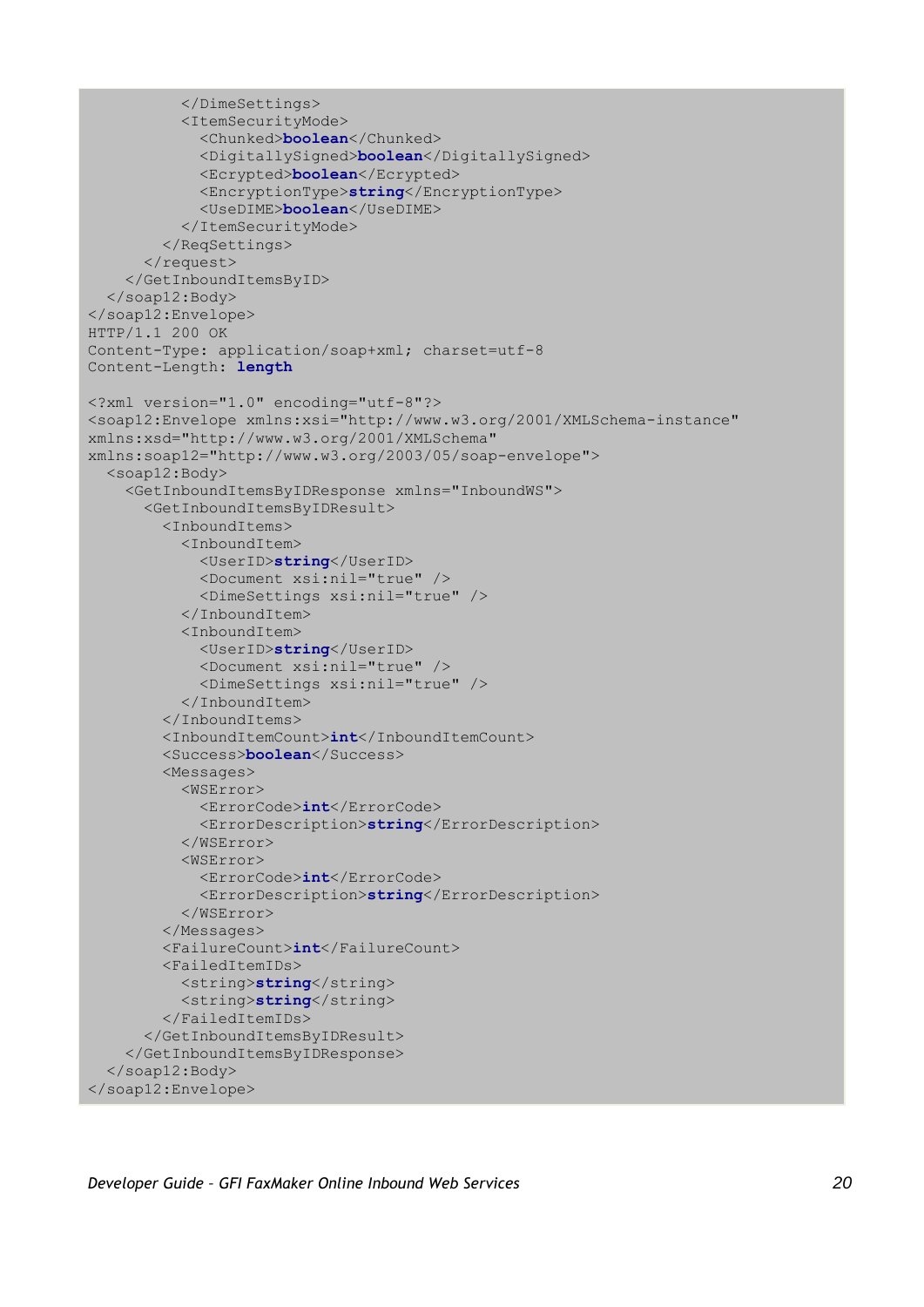## <span id="page-20-0"></span>**RemoveInboundItemsByID**

Removes Items from the server based on supplied ItemIDs

#### **SOAP 1.1**

The following is a sample SOAP 1.1 request and response. The **placeholders** shown need to be replaced with actual values.

```
POST /inboundws/v1/inboundws.asmx HTTP/1.1
Host: iws.gfifax.com
Content-Type: text/xml; charset=utf-8
Content-Length: length
SOAPAction: "https://iws.gfifax.com/InboundWS/RemoveInboundItemsByID"
<?xml version="1.0" encoding="utf-8"?>
<soap:Envelope xmlns:xsi="http://www.w3.org/2001/XMLSchema-instance" 
xmlns:xsd="http://www.w3.org/2001/XMLSchema" 
xmlns:soap="http://schemas.xmlsoap.org/soap/envelope/">
   <soap:Body>
     <RemoveInboundItemsByID xmlns="InboundWS">
       <authentication>
         <UserId>string</UserId>
         <Password>string</Password>
       </authentication>
       <request>
         <DoNotArchiveItems>boolean</DoNotArchiveItems>
         <InboundItemIDs>
           <string>string</string>
          <string>string</string>
         </InboundItemIDs>
      \langlerequest>
     </RemoveInboundItemsByID>
   </soap:Body>
</soap:Envelope>
HTTP/1.1 200 OK
Content-Type: text/xml; charset=utf-8
Content-Length: length
<?xml version="1.0" encoding="utf-8"?>
<soap:Envelope xmlns:xsi="http://www.w3.org/2001/XMLSchema-instance" 
xmlns:xsd="http://www.w3.org/2001/XMLSchema" 
xmlns:soap="http://schemas.xmlsoap.org/soap/envelope/">
   <soap:Body>
     <RemoveInboundItemsByIDResponse xmlns="InboundWS">
       <RemoveInboundItemsByIDResult>
         <FailedItemIDs>
           <string>string</string>
          <string>string</string>
         </FailedItemIDs>
         <FailureCount>int</FailureCount>
         <Success>boolean</Success>
         <Messages>
           <WSError>
             <ErrorCode>int</ErrorCode>
             <ErrorDescription>string</ErrorDescription>
           </WSError>
           <WSError>
             <ErrorCode>int</ErrorCode>
             <ErrorDescription>string</ErrorDescription>
```
*Developer Guide – GFI FaxMaker Online Inbound Web Services 21*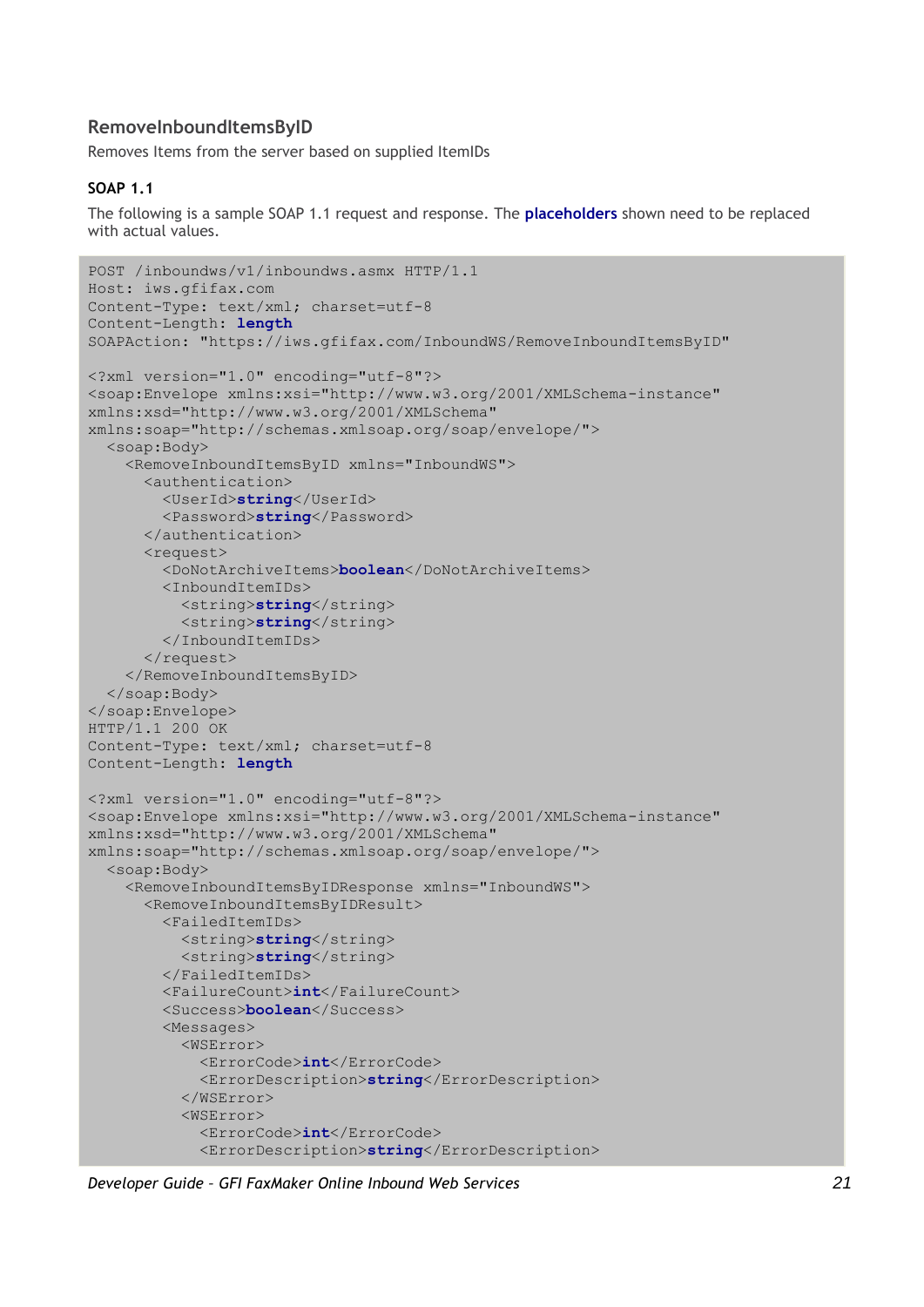```
 </WSError>
         </Messages>
       </RemoveInboundItemsByIDResult>
     </RemoveInboundItemsByIDResponse>
   </soap:Body>
</soap:Envelope>
```
### **SOAP 1.2**

The following is a sample SOAP 1.2 request and response. The **placeholders** shown need to be replaced with actual values.

```
POST /inboundws/v1/inboundws.asmx HTTP/1.1
Host: iws.gfifax.com
Content-Type: application/soap+xml; charset=utf-8
Content-Length: length
<?xml version="1.0" encoding="utf-8"?>
<soap12:Envelope xmlns:xsi="http://www.w3.org/2001/XMLSchema-instance" 
xmlns:xsd="http://www.w3.org/2001/XMLSchema" 
xmlns:soap12="http://www.w3.org/2003/05/soap-envelope">
   <soap12:Body>
     <RemoveInboundItemsByID xmlns="InboundWS">
       <authentication>
         <UserId>string</UserId>
         <Password>string</Password>
       </authentication>
       <request>
         <DoNotArchiveItems>boolean</DoNotArchiveItems>
         <InboundItemIDs>
          <string>string</string>
          <string>string</string>
         </InboundItemIDs>
      </request>
     </RemoveInboundItemsByID>
   </soap12:Body>
</soap12:Envelope>
HTTP/1.1 200 OK
Content-Type: application/soap+xml; charset=utf-8
Content-Length: length
<?xml version="1.0" encoding="utf-8"?>
<soap12:Envelope xmlns:xsi="http://www.w3.org/2001/XMLSchema-instance" 
xmlns:xsd="http://www.w3.org/2001/XMLSchema" 
xmlns:soap12="http://www.w3.org/2003/05/soap-envelope">
   <soap12:Body>
     <RemoveInboundItemsByIDResponse xmlns="InboundWS">
       <RemoveInboundItemsByIDResult>
         <FailedItemIDs>
          <string>string</string>
          <string>string</string>
         </FailedItemIDs>
         <FailureCount>int</FailureCount>
         <Success>boolean</Success>
         <Messages>
           <WSError>
             <ErrorCode>int</ErrorCode>
             <ErrorDescription>string</ErrorDescription>
           </WSError>
           <WSError>
             <ErrorCode>int</ErrorCode>
```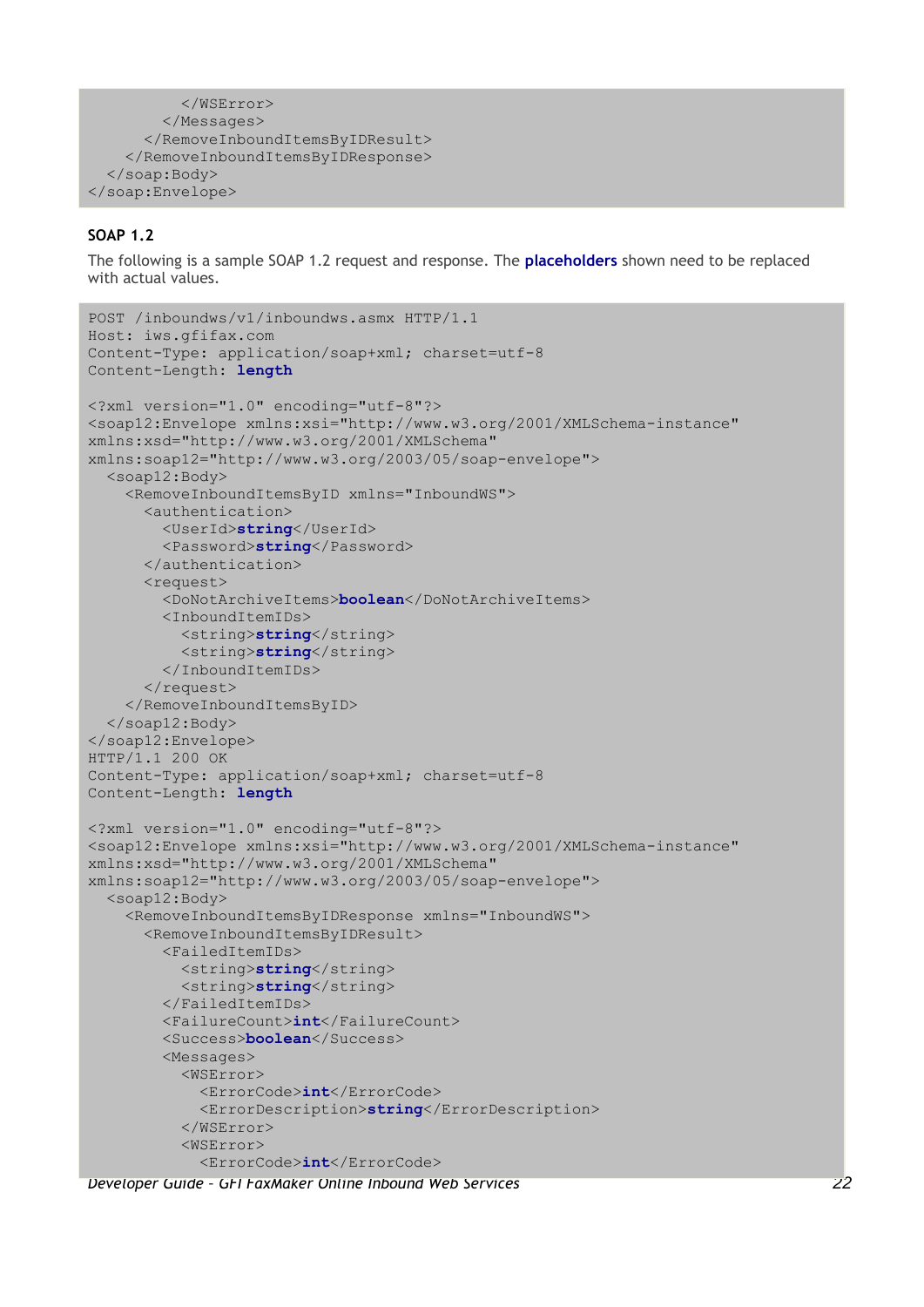```
 <ErrorDescription>string</ErrorDescription>
           </WSError>
         </Messages>
       </RemoveInboundItemsByIDResult>
     </RemoveInboundItemsByIDResponse>
  \langle/soap12:Body>
</soap12:Envelope>
```